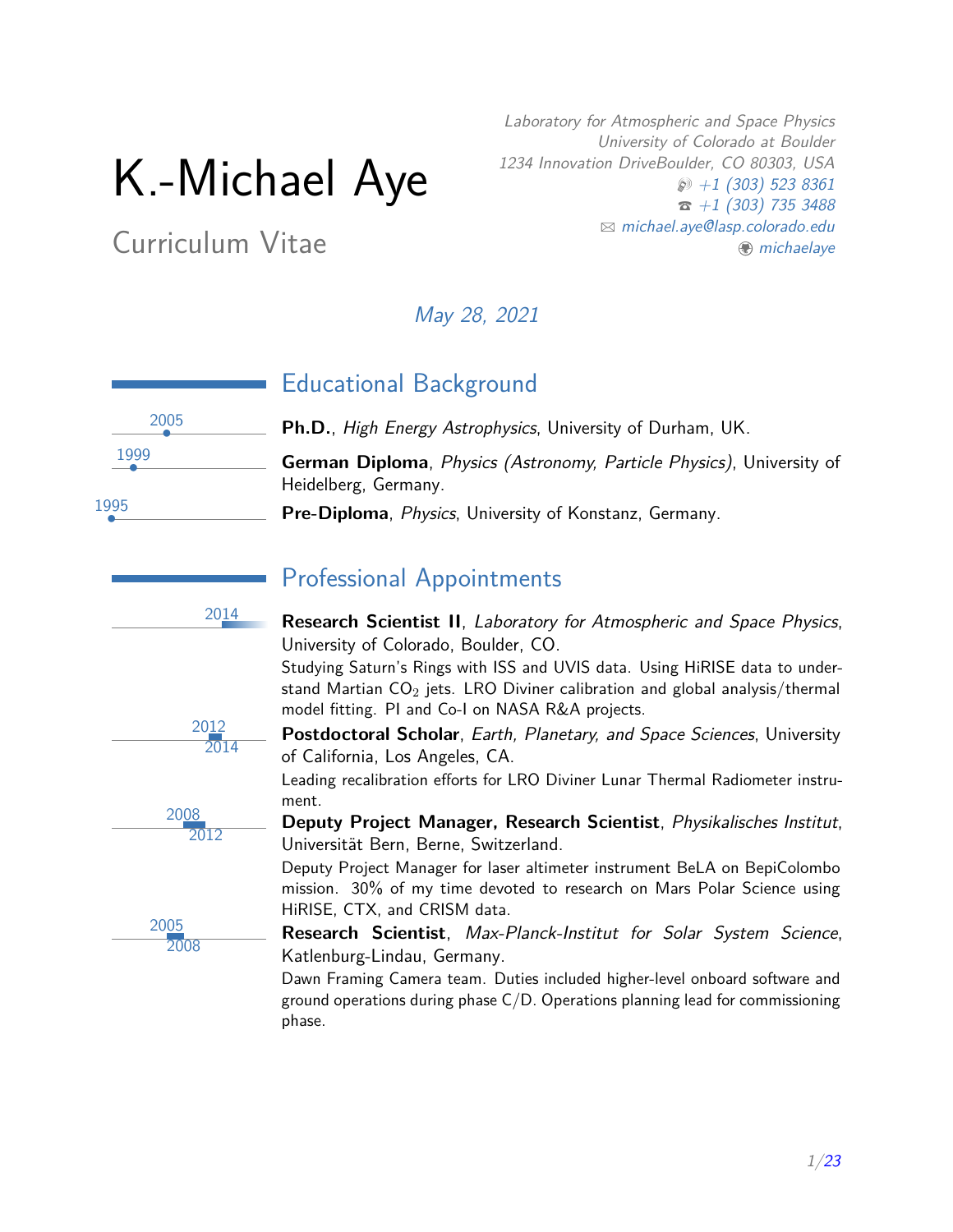# Publications (Planetary Science, Refereed)

Note: Publications in Conference Proceedings and in the field of Astrophysics are listed at the end of the CV.

Planetary — Refereed

2020 Andrew M. Annex, Ben Pearson, Benoît Seignovert, Brian T. Carcich, Helge Eichhorn, Jesse A. Mapel, Johan L. Freiherr von Forstner, Jonathan McAuliffe, Jorge Diaz del Rio, Kristin L. Berry, K.-Michael Aye, et al. "SpiceyPy: a Pythonic Wrapper for the SPICE Toolkit". In: Journal of Open Source Software 5.46, p. 2050. DOI: [10.21105/joss.02050](https://doi.org/10.21105/joss.02050). URL: <https://doi.org/10.21105/joss.02050>.

Ganna Portyankina, Larry W Esposito, Klaus-Michael Aye, Candice J Hansen, and Ashar Ali. "Modeling the complete set of Cassini's UVIS occultation observations of Enceladus' plume". In: In revision at Icarus, arXiv preprint arXiv:2004.02663. url: <https://arxiv.org/abs/2004.02663>.

Ganna Portyankina, Candice J Hansen, and Klaus-Michael Aye. "How Martian araneiforms get their shapes: Morphological analysis and diffusionlimited aggregation model for polar surface erosion". In: Icarus 342, p. 113217.

2019 K-Michael Aye, Megan E Schwamb, Ganna Portyankina, Candice J Hansen, Adam McMaster, Grant R M Miller, Brian Carstensen, Christopher Snyder, Michael Parrish, Stuart Lynn, Chuhong Mai, et al. "Planet Four: Probing springtime winds on Mars by mapping the southern polar CO2 jet deposits". In: Icarus 319, pp. 558–598. ISSN: 0019-1035. DOI: [10.1016/j.icarus.](https://doi.org/10.1016/j.icarus.2018.08.018) [2018.08.018](https://doi.org/10.1016/j.icarus.2018.08.018).

G. Portyankina, J. Merrison, J.J. Iversen, Z. Yoldi, C.J. Hansen, K.-M. Aye, A. Pommerol, and N. Thomas. "Laboratory investigations of the physical state of CO2 ice in a simulated Martian environment". In: *Icarus* 322, pp. 210–220. ISSN: 0019-1035. DOI: [https://doi.org/10.1016/j.](https://doi.org/https://doi.org/10.1016/j.icarus.2018.04.021) [icarus.2018.04.021](https://doi.org/https://doi.org/10.1016/j.icarus.2018.04.021).

E Sefton-Nash, J-P Williams, B Greenhagen, T Warren, J Bandfield, K-M Aye, F Leader, M A Siegler, P O Hayne, N Bowles, and D A Paige. "Evidence for ultra-cold traps and surface water ice in the lunar south polar crater Amundsen". In: Icarus. ISSN: 0019-1035. DOI: [10.1016/j.icarus.](https://doi.org/10.1016/j.icarus.2019.06.002) [2019.06.002](https://doi.org/10.1016/j.icarus.2019.06.002).

J -P Williams, J -P. Williams, B T Greenhagen, D A Paige, N Schorghofer, E Sefton-Nash, P O Hayne, P G Lucey, M A Siegler, and K Michael Aye. "Seasonal Polar Temperatures on the Moon". In: Journal of Geophysical Research: Planets 124.10, pp. 2505-2521. DOI: [10.1029/2019je006028](https://doi.org/10.1029/2019je006028).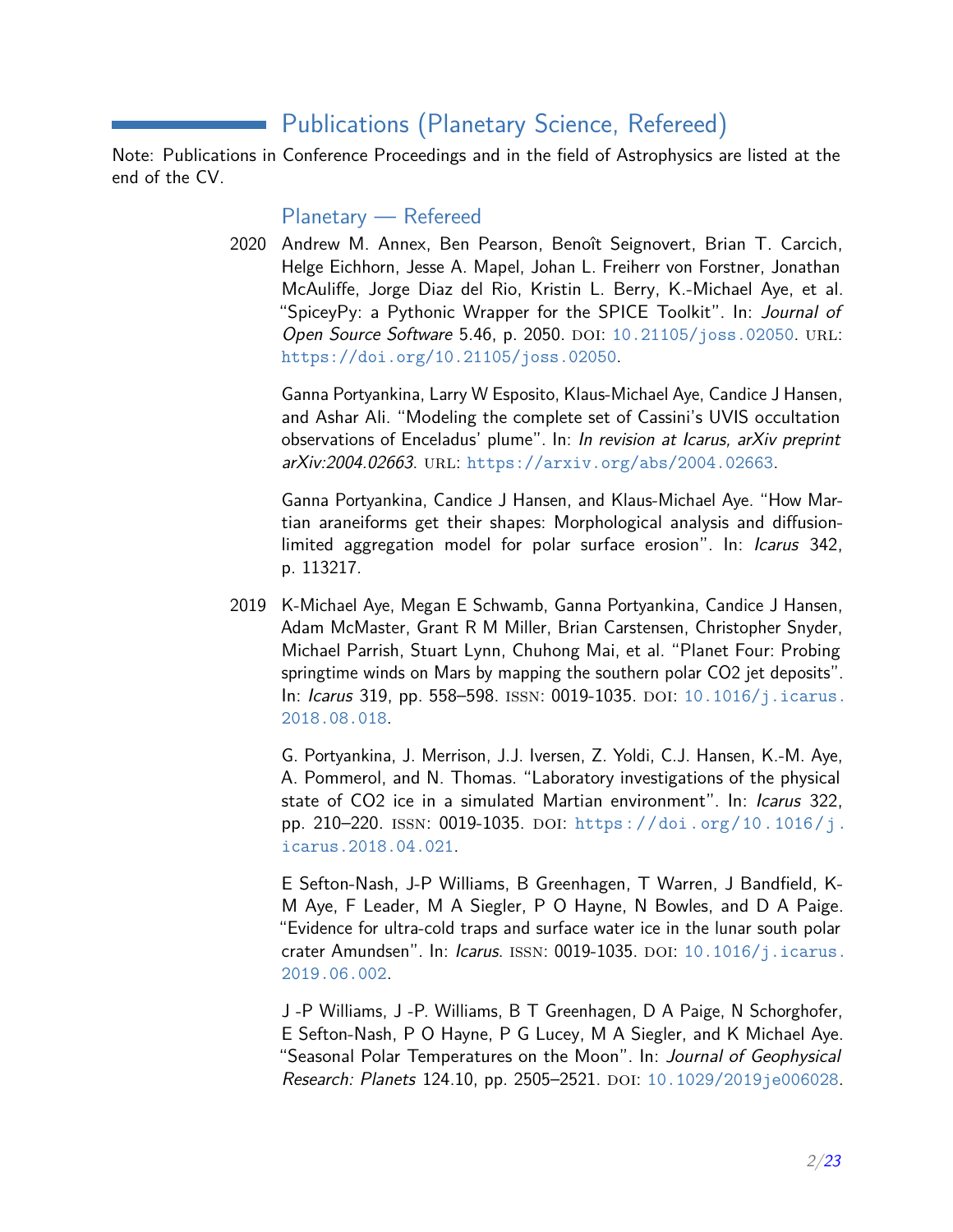- 2018 Megan E Schwamb, Klaus-Michael Aye, Ganna Portyankina, Candice J Hansen, Campbell Allen, Sarah Allen, Fred J Calef, Simone Duca, Adam McMaster, and Grant R M Miller. "Planet Four: Terrains – Discovery of araneiforms outside of the South Polar layered deposits". In: Icarus 308, pp. 148-187. ISSN: 0019-1035. DOI: [10.1016/j.icarus.2017.06.017](https://doi.org/10.1016/j.icarus.2017.06.017).
- 2017 CJ Hansen, LW Esposito, K-M Aye, JE Colwell, AR Hendrix, G Portyankina, and D Shemansky. "Investigation of diurnal variability of water vapor in Enceladus' plume by the Cassini ultraviolet imaging spectrograph". In: Geophysical Research Letters 44.2, pp. 672–677.

G Portyankina, CJ Hansen, and K-M Aye. "Seasonal Small-Scale Phenomena on Martian Polar Dunes". In: LPI Contributions 1961.

Ganna Portyankina, Candice J Hansen, and Klaus-Michael Aye. "Presentday erosion of Martian polar terrain by the seasonal CO 2 jets". In: Icarus 282, pp. 93–103.

E Sefton-Nash, J-P Williams, BT Greenhagen, K-M Aye, and DA Paige. "Diviner lunar radiometer gridded brightness temperatures from geodesic binning of modeled fields of view". In: Icarus 298, pp. 98–110.

2013 A Pommerol, T Appéré, G Portyankina, K-M Aye, N Thomas, and CJ Hansen. "Observations of the northern seasonal polar cap on Mars III: CRISM/HiRISE observations of spring sublimation". In: Icarus 225.2, pp. 911–922.

A Pommerol, T Appéré, G Portyankina, KM Aye, N Thomas, and CJ Hansen. "Mars Polar Science V Edited By Jeffrey Moersch and Stephen M. Clifford". In: Icarus 225.2, pp. 911–922.

Ganna Portyankina, Antoine Pommerol, Klaus-Michael Aye, Candice J Hansen, and Nicolas Thomas. "Observations of the northern seasonal polar cap on Mars II: HiRISE photometric analysis of evolution of northern polar dunes in spring". In: Icarus 225.2, pp. 898–910.

SE Schröder, T Maue, P Gutiérrez Marqués, S Mottola, KM Aye, H Sierks, HU Keller, and A Nathues. "In-flight calibration of the Dawn Framing Camera". In: Icarus 226.2, pp. 1304–1317.

2012 Ganna Portyankina, Antoine Pommerol, Klaus-Michael Aye, Candice J Hansen, and Nicolas Thomas. "Polygonal cracks in the seasonal semitranslucent CO2 ice layer in Martian polar areas". In: Journal of Geophysical Research: Planets 117.E2.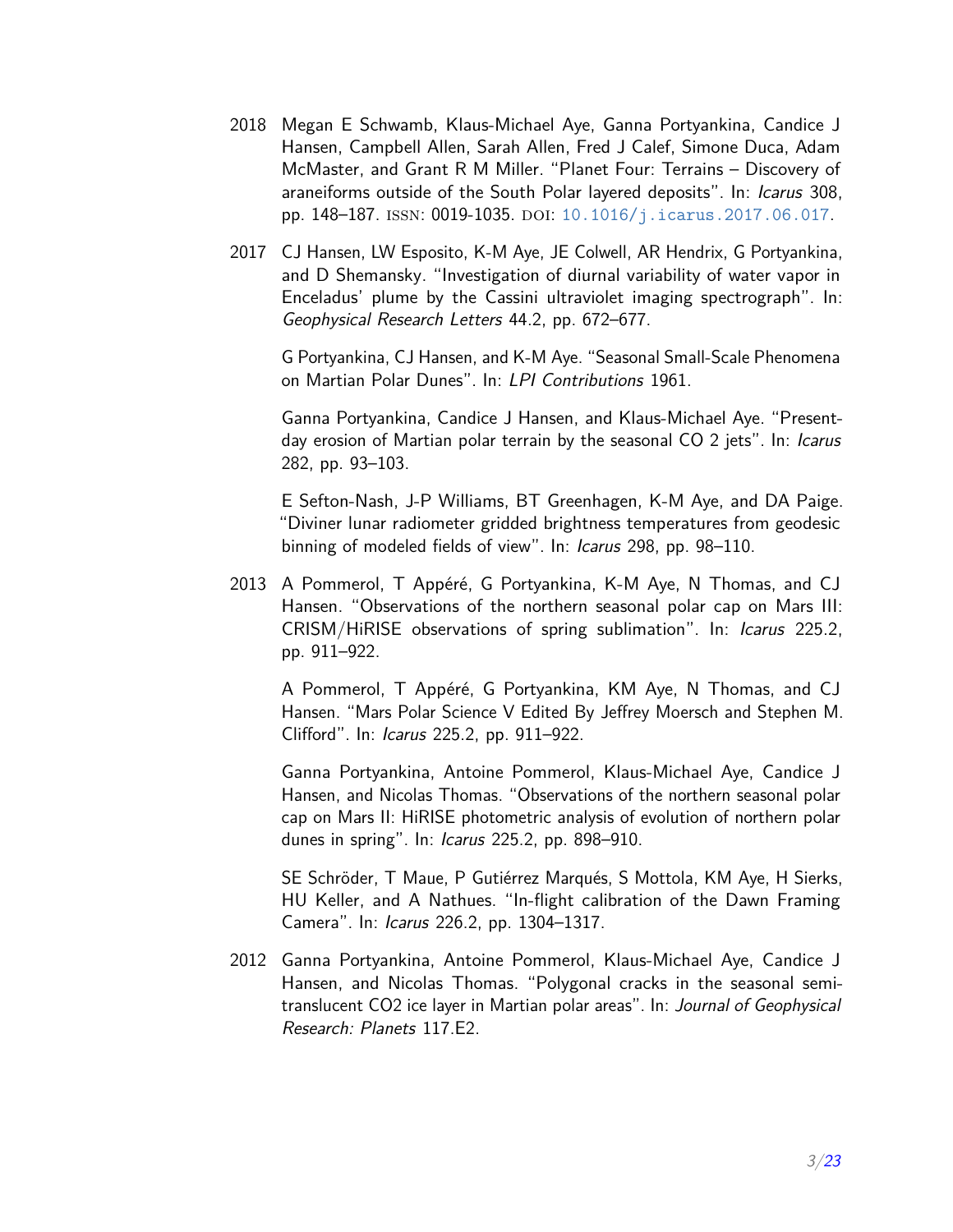2011 A Pommerol, G Portyankina, N Thomas, K-M Aye, CJ Hansen, M Vincendon, and Y Langevin. "Evolution of south seasonal cap during Martian spring: Insights from high-resolution observations by HiRISE and CRISM on Mars Reconnaissance Orbiter". In: Journal of Geophysical Research: Planets 116.E8.

A Pommerol, N Thomas, M Affolter, G Portyankina, B Jost, K Seiferlin, and K-M Aye. "Photometry and bulk physical properties of Solar System surfaces icy analogs: The Planetary Ice Laboratory at University of Bern". In: Planetary and Space Science 59.13, pp. 1601–1612.

#### Book projects

• **Dynamic Mars: Recent and Current Landscape Evolution of the Red Planet**, Chapter "The Polar Regions", Co-Author for section: "CO2-driven geomorphological processes", Elsevier.

<sup>2019</sup> **Machine Learning in Planetary Science**, Co-Editor, Elsevier. in preparation

### Awards

| 2018 | <b>NASA Group Achievement, Cassini UVIS Science Team.</b>  |
|------|------------------------------------------------------------|
| 2015 | <b>NASA Group Achievement, LRO Diviner Science Ops. 7</b>  |
| 2013 | <b>NASA Group Achievement, LRO Diviner Science Team.</b>   |
| 2009 | <b>NASA Group Achievement</b> , Dawn Science Operations Te |
| 2008 | NASA Group Achievement, Dawn Payload Team.                 |
| 2001 | North-Holland Research Book Prize, University of Durh      |

2018

• **NASA Group Achievement**, LRO Diviner Science Ops. Team.

• **NASA Group Achievement**, Dawn Science Operations Team.

• **North-Holland Research Book Prize**, University of Durham, UK. "For achivements during the first year of the Ph.D. course."

#### Grants

### PI

2020 2023 different institutions, LASP, University of Colorado, Boulder, CO. **NASA PDART**, Cassini UVIS Data Product Enhancement, 8 Co-Is at 6 Amount: \$909,000 for 3 years

### Co-I

2021 <sup>21</sup> NASA PDART, *A Universal PDS Data Reader*, PI: Chase Million, Million<br><sup>2024</sup> encents - 2 MM Concepts, 3 WM.

2020 <sup>20</sup> NASA CDAP, Mesoscale Structures in Saturn's rings: Clues to Origin<br>2023 and Evolution, Pl. Joshua Columb LICE, Eundod: 2 WM  $\beta$ and Evolution., PI: Joshua Colwell, UCF, Funded: 3 WM.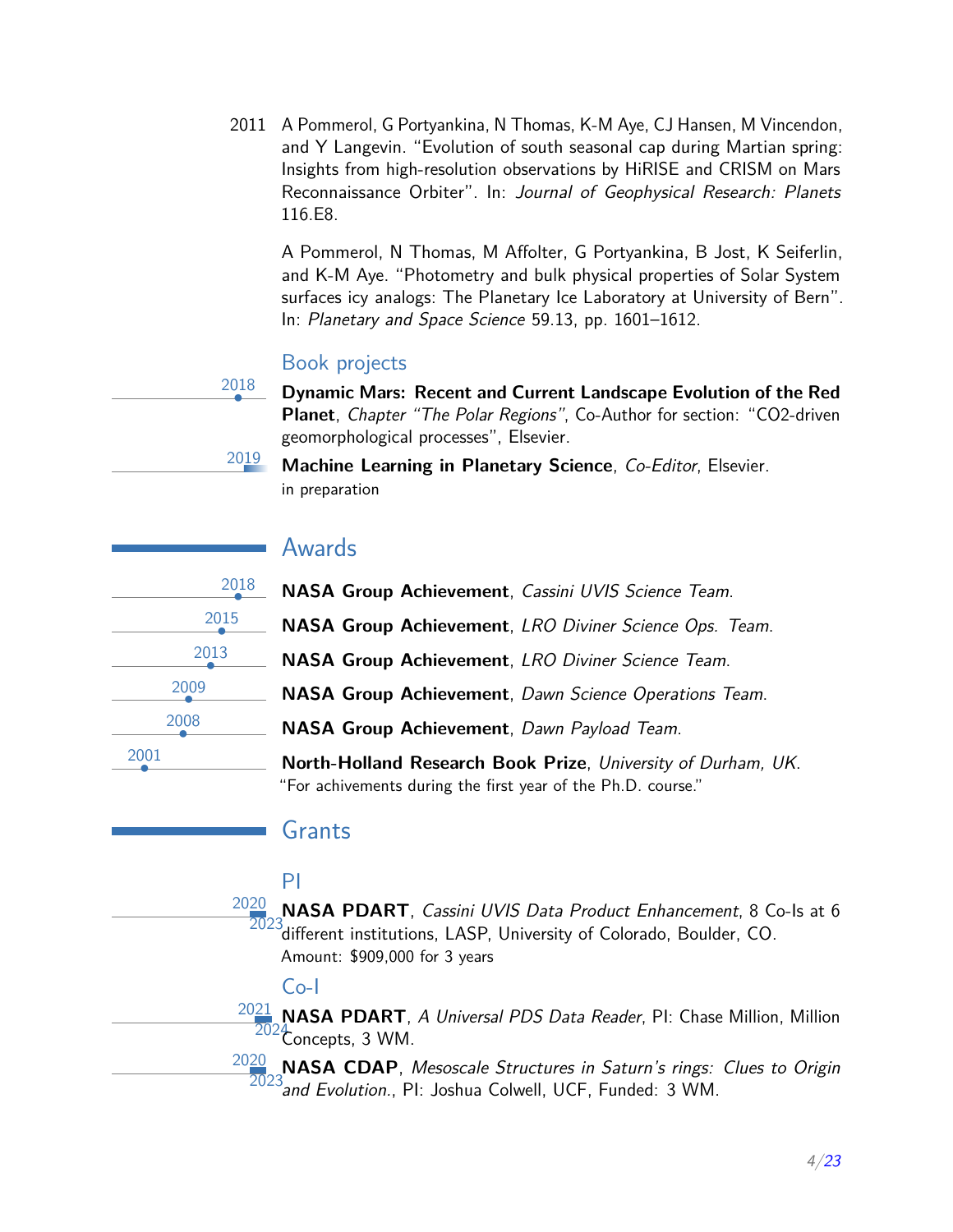|              | 2020                 | NASA Akatsuki Participating Scientist, Synergistic Observations of<br>2023 Venus: Nightside Imaging and Spectral Image Cubes in Conjunction with                                         |
|--------------|----------------------|------------------------------------------------------------------------------------------------------------------------------------------------------------------------------------------|
|              |                      | Akatsuki Observations, PI: Eliot Young, SWRI, Funded: 3 WM.                                                                                                                              |
|              | 20 <u>19</u><br>2022 | NASA SSW, Interaction of dusty polar cryo jets with the lower atmosphere<br>on Mars II, PI G. Portyankina, LASP, University of Colorado, Boulder, CO.                                    |
|              |                      | Funded: 9 WM                                                                                                                                                                             |
|              | 2015<br>2019         | NASA SSW project NNX15AH36G, Interaction of dusty polar cryo jets<br>with the lower atmosphere on Mars, PI G. Portyankina, LASP, University<br>of Colorado, Boulder, CO.<br>Funded: 9 WM |
|              |                      | Collaborator, Researcher                                                                                                                                                                 |
|              |                      | $\frac{2021}{4}$ NASA PDART, Cassini Ultraviolet Visualization Tool for Satellites and<br>2024 Rings, PI: E. Royer, PSI.                                                                 |
|              |                      | $\frac{2021}{20}$ , NASA CSSFP, <i>Mars Mesospheric Cloud Citizen Science</i> , PI: A. Kleinboehl,<br>$2024$ PL.                                                                         |
|              |                      | $\frac{2021}{4}$ NASA MDAP, Araneiforms on Mars: a window into the role of carbon<br>2024. 2024. <i>dioxide sublimation on landscape modification</i> , PI: S. Diniega, JPL.             |
|              | 2020                 | <b>TREX</b> , Lunar surface global particle size estimation via LRO Diviner cooling<br>curves and thermal modeling., PI A. Hendrix, Co-I R. Ghent, Funded: 1<br>WM.                      |
|              |                      | Subcontract to LASP                                                                                                                                                                      |
|              |                      | PI (local)                                                                                                                                                                               |
|              | 2015                 | <b>LRO Diviner Phase E</b> , Diviner calibration work, UCLA subcontract to<br>University of Colorado Boulder, with PI D. Paige.<br>Amount: \$14,234                                      |
|              |                      | Fellowships                                                                                                                                                                              |
| 2000<br>2003 |                      | <b>Graduate School Fellowship, University of Durham, UK.</b>                                                                                                                             |
|              |                      | <b>Invited talks</b>                                                                                                                                                                     |
|              | 2021                 | Seminar speaker, "How to create and maintain a scientific Python envi-<br>ronment using conda", Kharkiv National University, Ukraine.                                                    |
|              | 2021                 | Seminar speaker, "Calibration of the LRO Diviner Lunar Radiometer<br>Experiment", Kharkiv National University, Ukraine.                                                                  |
|              | 2020                 | Seminar speaker, "Best practices for conda-based Python science analysis<br>environments", OpenPlanetary lunch seminar, April 2020.<br>https://www.youtube.com/watch?v=zL65J9c5_KU       |
|              | 2019                 | Seminar speaker, "Features of Saturn's rings as seen by Cassini ISS.",<br>April, 2019, Kharkiv Observeraty, Kharkiv, Ukraine.                                                            |

2020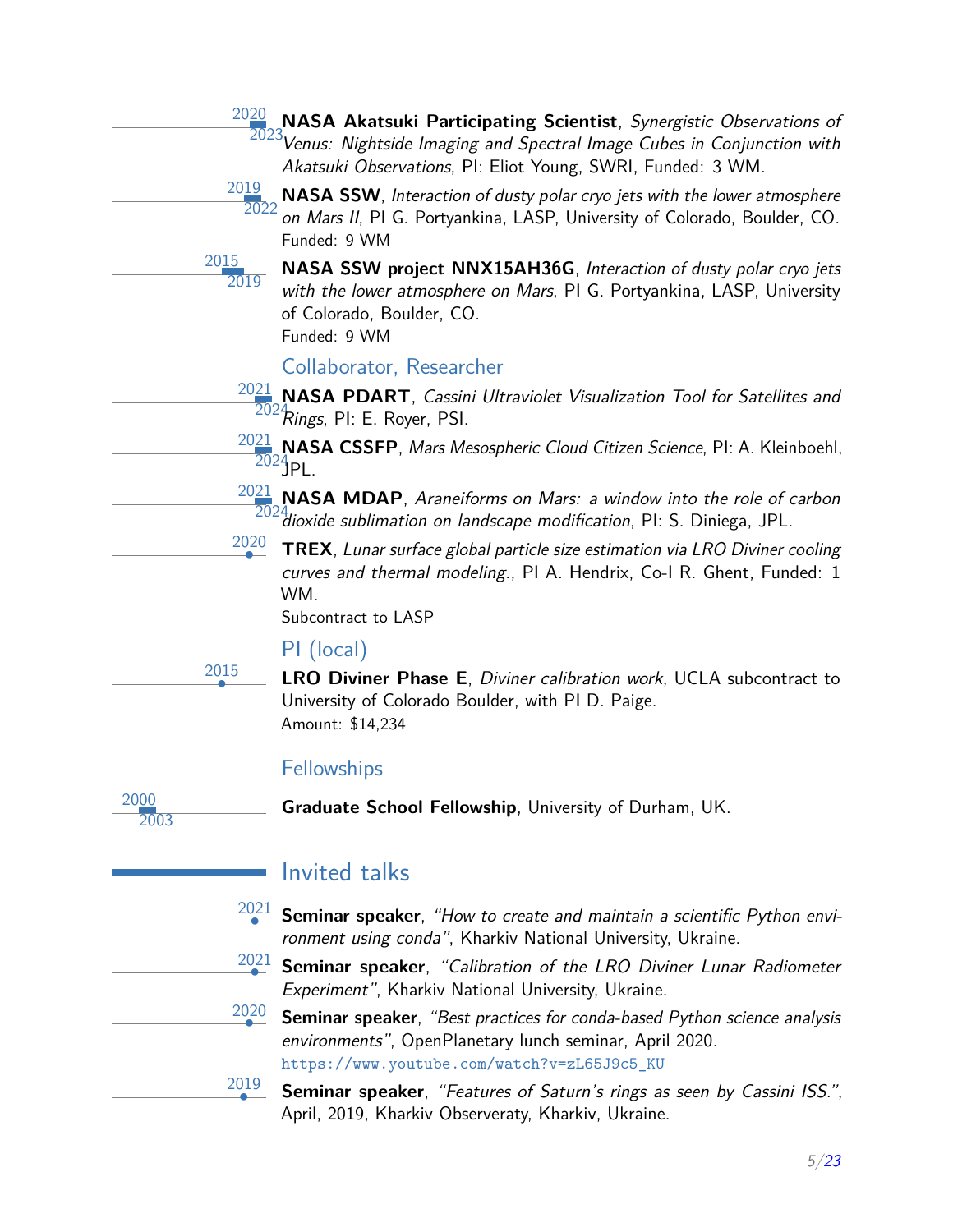2016 • **Seminar speaker**, "Small scale structures and traveling features in Saturn's rings and the importance of CO2 gas jets at the Martian southpole.", July, 2016, Institute of Astromony & Astrophysics, Academia Sinica, Taipei, Taiwan.

> • **Citizen Science in Astronomy workshop**, "Planet Four Citizen Science project", March, 2014, Institute of Astromony & Astrophysics, Academia Sinica, Taipei, Taiwan.

# Conference Activity/Participation

### Sessions (Co-)Convened

2014

2019

2017

2017

2016

- 2020 • **AGU**, ["Machine Learning in Planetary Science"](https://agu.confex.com/agu/fm20/webprogram/Session109391.html), Co-Convener, Poster session.
	- **AGU**, ["Machine Learning in Planetary Science"](https://agu.confex.com/agu/fm19/meetingapp.cgi/Session/78481), Co-Convener, Poster session.
- 2018 • **AGU**, ["Machine Learning in Planetary Science: Introductions and Applica](https://agu.confex.com/agu/fm18/meetingapp.cgi/Session/50013)[tions"](https://agu.confex.com/agu/fm18/meetingapp.cgi/Session/50013), Primary Convener, Poster session.
	- **AGU**, ["Rise of Machine Learning: Salvation for Planetary Science in Times](https://agu.confex.com/agu/fm17/preliminaryview.cgi/Session23942) [of Increasing Data Volume and Complexity"](https://agu.confex.com/agu/fm17/preliminaryview.cgi/Session23942), Co-Convener, Oral and Poster session.

### Sessions Chaired

- 2019 • **4th Planetary Data Workshop**, "NEW TOOLS AND SERVICES FOR PLANETARY DATA PROCESSORS AND USERS I", Co-Chair, Oral session, June 19, 2019.
- 2018 • **AGU**, "Machine Learning in Planetary Science: Introductions and Applications", Co-Chair, Poster session, Dec 10–14, 2018.
	- **AGU**, "Rise of Machine Learning: Salvation for Planetary Science in Times of Increasing Data Volume and Complexity", Co-Chair, Oral and Poster session, Dec 11, 2017.
	- **6th International Conference on Mars Polar Science and Exploration**, "Surface Expression of Seasonal Processes I", Co-Chair, Oral Session, Sep 6, 2016.

### Workshops given

2020 • **OpenPlanetary Virtual Conference OPvCon**, "How to live peacefully with Ana/Mini/Conda", June 2020, [https://www.youtube.com/watch?](https://www.youtube.com/watch?v=U3UZBeTDYmw) [v=U3UZBeTDYmw](https://www.youtube.com/watch?v=U3UZBeTDYmw).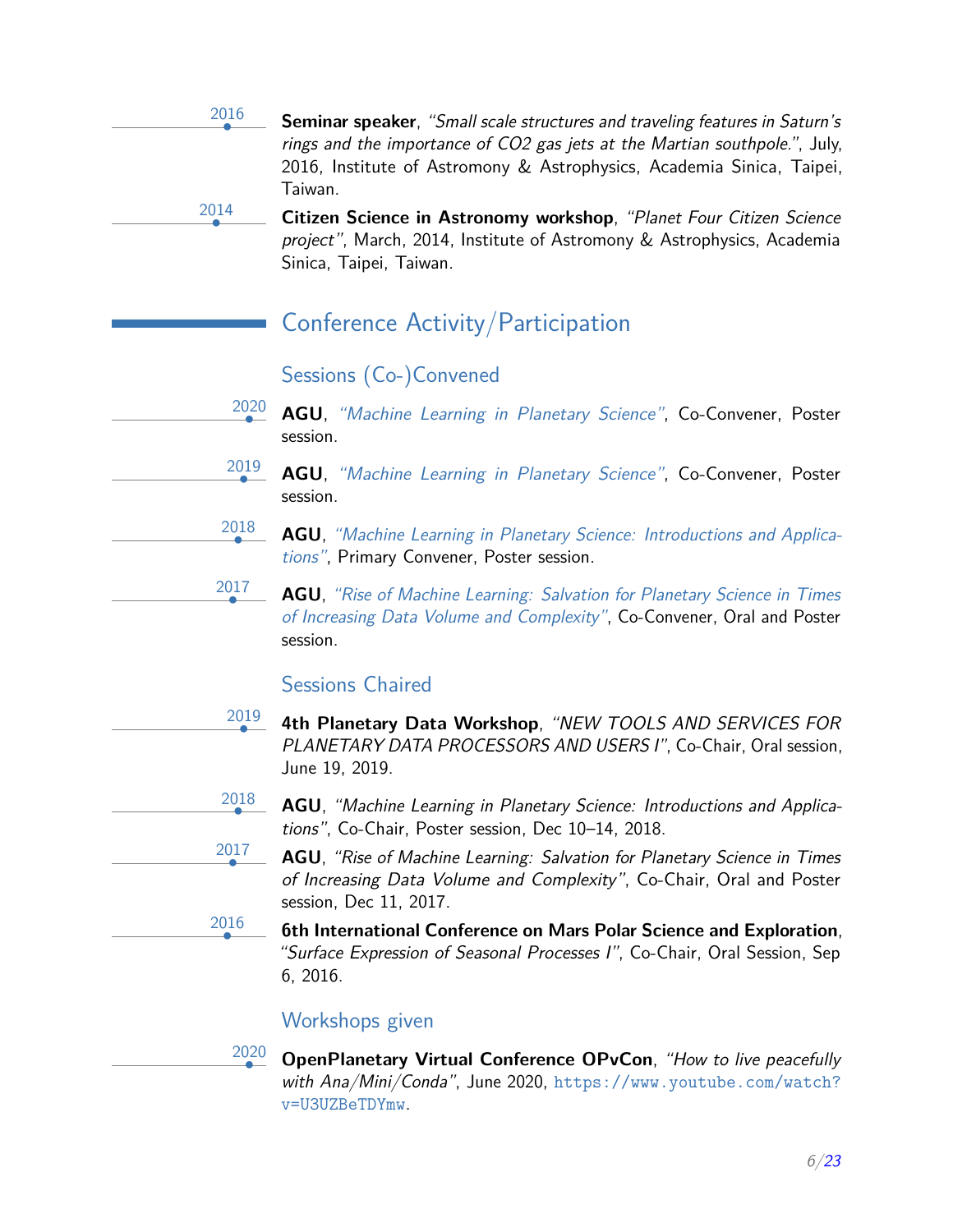# Papers presented (since 2013)

| 2020 | 7th International Conference on Mars Polar Science and Exploration,<br>Polar Vortex Investigations Using MRO MCS Data, Talk, January 2020,<br>Ushuaia, Argentina.                                                         |
|------|---------------------------------------------------------------------------------------------------------------------------------------------------------------------------------------------------------------------------|
| 2019 | 4th Planetary Data Workshop, pyRISE and Other Planetary Science<br>Python Tools, Talk, June, 2019, Flagstaff, AZ.                                                                                                         |
| 2019 | LPSC #50, LRO Diviner Re-Calibration and Its Effect on Volatile Research.,<br>Poster, April, 2019, Houston, Tx.                                                                                                           |
| 2018 | AGU, Texture of Saturn's C Ring Plateaus as seen by Cassini ISS, Talk,<br>Dec, 2018, Washington, D.C                                                                                                                      |
| 2018 | Late Mars workshop, Planet four: Mapping the Southern Polar CO2 Jet<br>Deposits, Talk, Oct 1-2, 2018, Houston, TX.                                                                                                        |
| 2018 | Planetary Science Informatics and Data Analytics, Successful Design<br>Patterns in the Day-to-Day Work with Planetary Mission Data, Poster,<br>April 24-26, 2018, St. Louis, MO.                                          |
| 2018 | <b>LPSC</b> #49, Martian Polar SmallSat Explorer (MAPSE), Poster, March<br>19-23, 2018, Houston, TX.                                                                                                                      |
| 2018 | <b>LPSC #49</b> , Probing the Martian South Polar Winds by Mapping CO2 Jet<br>Deposits, Talk, March 19-23, 2018, Houston, TX.                                                                                             |
| 2017 | AGU, Confirmation of a traveling feature in Saturn's rings in Cassini<br>Imaging Science Subsystem data, Poster, Dec, 2017, New Orleans, LA.                                                                              |
| 2017 | <b>Third Planetary Data Workshop, Repeating Patterns in the Day-to-Day</b><br>Work with Planetary Mission Data, Poster, June 12-15, 2017, Flagstaff,<br>AZ.                                                               |
| 2017 | <b>LPSC</b> #48, Science Results from the PlanetFour Citizen Science Project,<br>Poster, March 20-24, 2017, The Woodlands, TX.                                                                                            |
| 2016 | AAS/DPS #48, Searching for a traveling feature in Saturn's rings in<br>Cassini Imaging Science Subsystem data, Poster, Oct 2016, Pasadena, CA.                                                                            |
| 2016 | Sixth International Conference on Mars Polar Science and Explo-<br>ration, Planet Four: From Imaging to Quantitative Analysis of Seasonal<br>Activity at the Martian South Pole, Talk, Sep 5-9, 2016, Reykvavik, Iceland. |
| 2016 | <b>LPSC</b> $#47$ , Analysis Pipeline and Results from the PlanetFour Citizen<br>Science Project, Poster, March 2016, The Woodlands, TX.                                                                                  |
| 2016 | <b>LPSC #47</b> , Searching for Structure in the Rings of Saturn, Poster, March<br>2016, The Woodlands, TX.                                                                                                               |
| 2015 | AAS/DPS #47, First results of the PlanetFour Citizen Science project,<br>Poster, Nov 2015, Washington, DC.                                                                                                                |
| 2014 | Eight International Conference on Mars, Investigation of Polar Seasonal<br>Fan Deposits Using Crowdsourcing, Poster, July 14-18, 2014, Pasadena,<br>CA.                                                                   |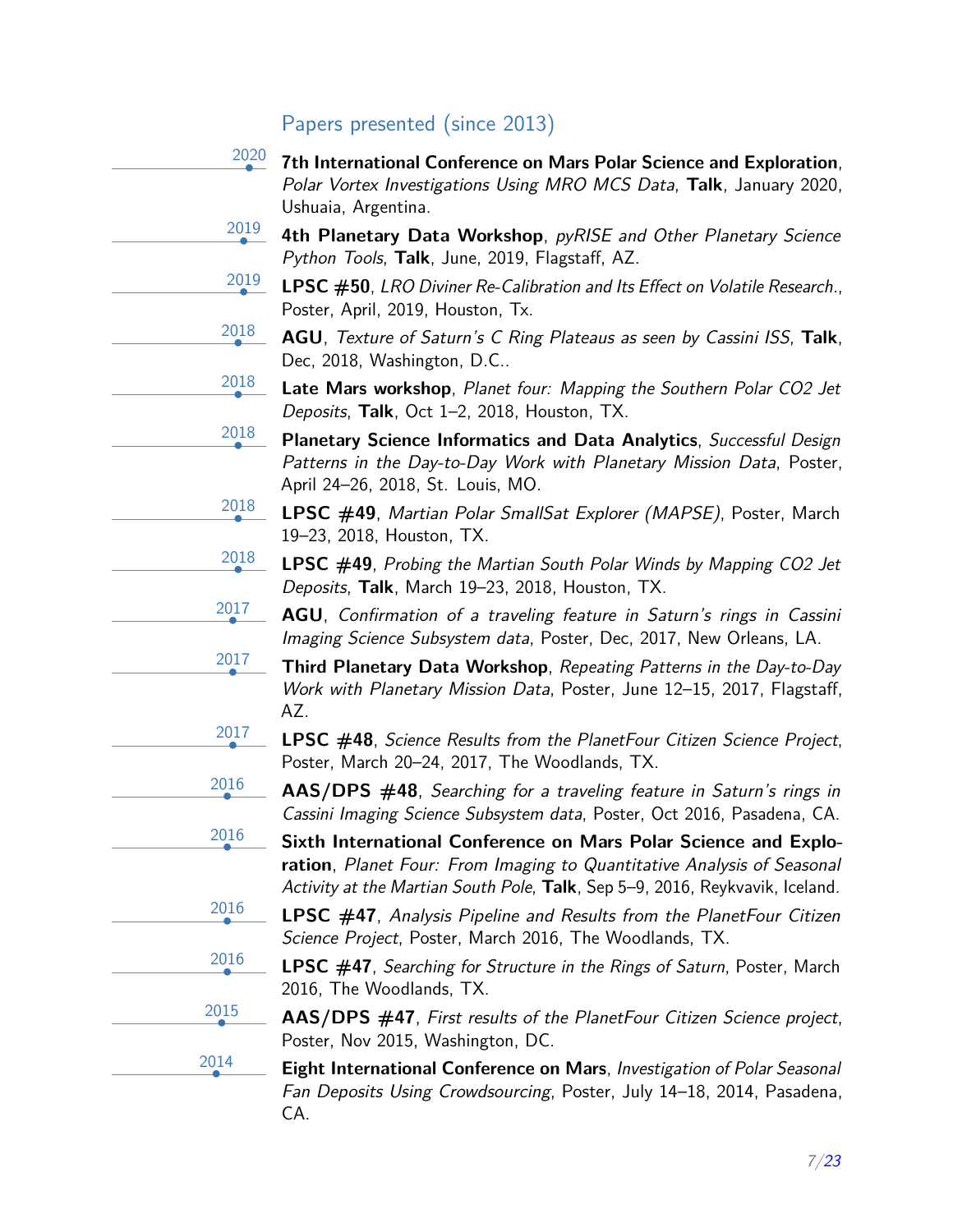| 2014 | <b>LPSC #45</b> , Diviner Monitoring of Coldest Lunar Polar Regions, Poster,<br>Mar 17-21, 2014, The Woodlands, TX.                                                 |
|------|---------------------------------------------------------------------------------------------------------------------------------------------------------------------|
| 2013 | <b>AGU Fall Meeting, Emissivity and Anisothermality Studies at the Lunar</b><br>Poles with Diviner's Far Infrared Channels, Poster, Dec 2012, San Francisco,<br>CA. |
| 2013 | <b>LPSC</b> $\#44$ , The Coldest Place on the Moon, Poster, Mar 18-22, 2013,<br>The Woodlands, TX.                                                                  |

#### **Discussant**

2017

2017

2016

2018 2019

• **Planetary Data Workshop**, Software Developer Breakouts and PDS Tools [\(Program\)](https://www.hou.usra.edu/meetings/planetdata2017/planetdata2017_program.pdf), Software and Tools demonstrations, Flagstaff, AZ. Using Anaconda to setup and manage your scientific programming environment.

### Teaching Experience

#### University of Colorado at Boulder

• **Substitute Instructor**, [Space Policy](http://lasp.colorado.edu/~espoclass/4800_Fall_2017_Syl.htm), Astrophysical & Planetary Sciences Dept, Nov 2017.

**Instructor of Record**, *[Computational Techniques](https://github.com/CUBoulder-ASTR2600)*, Astro. & Phys. Sciences Dept, Summer 2016. Evaluation: https://fcq.colorado.edu/UCBdata.htm

#### Teaching Assistant



**Tutor for Physics I and II**, Physics Minor Undergraduates (Geology, Pharmacy), University of Bern, Switzerland.

**Tutor for Physics Undergraduates labs**, University of Durham, UK.

• **Tutor for Theoretical Mechanics**, University of Heidelberg, Germany.

#### Mentoring

<sup>2020</sup> **Summer Student**, NSF Research Experience for Undergraduates, LASP, CU Boulder, CO.

Co-Mentoring of Chelsey Drake. Topic: Influence of small-scale topography on seasonal activity in martian polar regions: a study using HiRISE digital terrain models (DTM). [AGU 2020 Poster](https://agu.confex.com/agu/fm20/webprogram/Paper742043.html)

<sup>2019</sup> **Summer Student**, NSF Research Experience for Undergraduates, LASP, CU Boulder, CO.

Mentoring of S. Badri. Topic: Analysis of Planet Four Jet eruptions surface feature catalog. [AGU 2019 Poster](https://planetfourzoo.files.wordpress.com/2019/09/final-poster.pdf)

**Undergraduate Honors student**, Z. Alfalah: Supporting data analysis of our Planet Four catalog.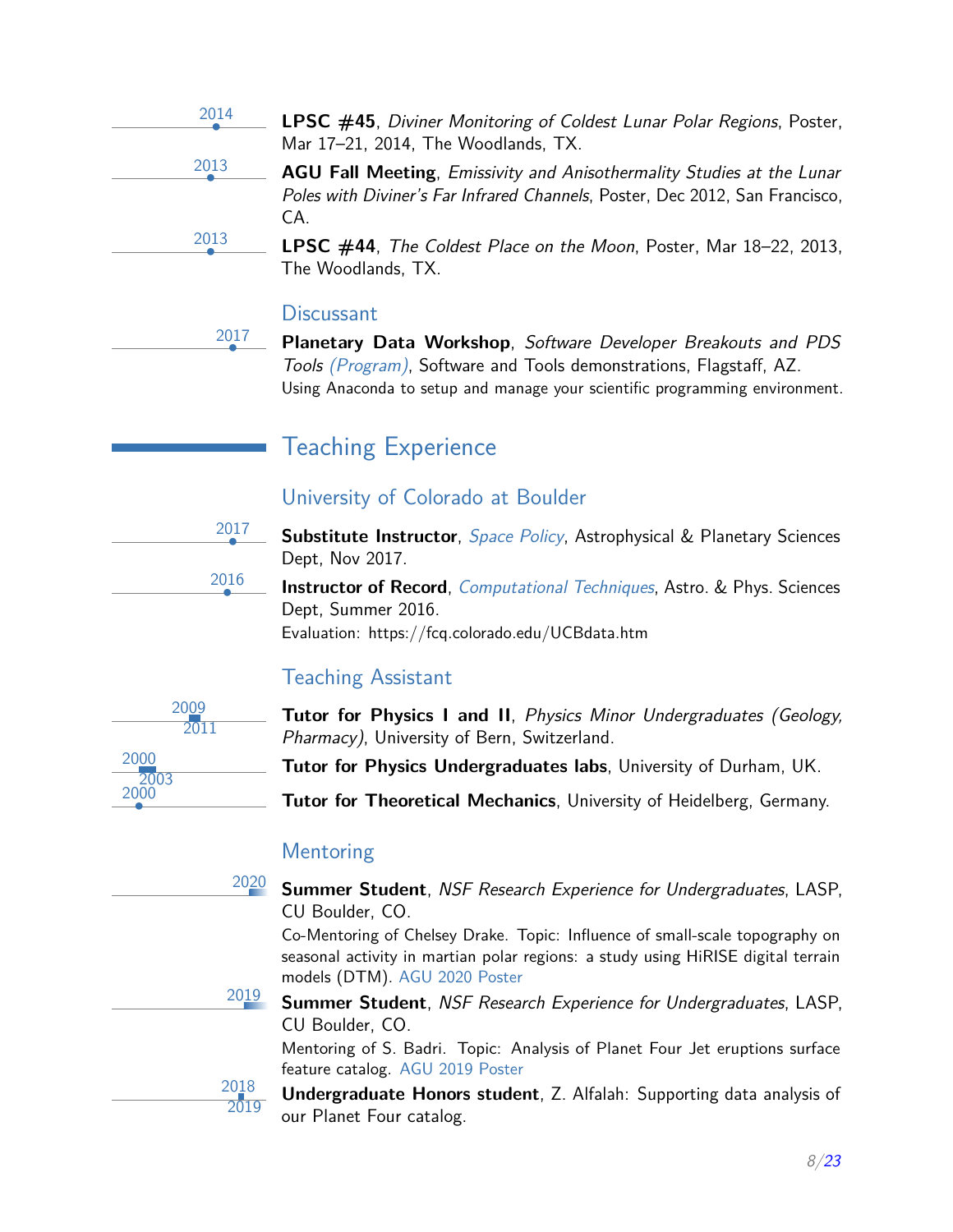| 2018<br>$\frac{1}{2019}$ |
|--------------------------|
| 2017                     |
|                          |
|                          |

2015 2016

> 2019 2020

2017

2017

**Undergraduate student**, C. Abod: Establishing a new Citizen Science project for analysis of Saturn Rings images.

• **Summer student**, NSF Research Experience for Undergraduates, LASP, CU Boulder, CO.

Co-mentoring of summer student (C. Hatcher). The student presented the results at [DPS 2017](http://adsabs.harvard.edu/abs/2017DPS....4942205S)

**Member of mentornet.net**, Successful remote mentoring of two undergraduate studens.

# Service to Profession

### Book (editor), in prep.

**Machine learning for Planetary Science**, Editors: Helbert, J., D'Amore, M., Aye, M., Kerner, H., Elsevier, signed publishing agreement.

### White paper

2020 • **The role of (Open Source) Software in Planetary Science**, Aye, K.-M., Million, C, Annex, A., 2020, [Link to Document.](https://docs.google.com/document/d/1tPWeF3LfHDLoNlSgrf7OGE3S85eKdRWQWn5HEk6RCmU/edit?usp=sharing)

• **The Value of Participating Scientist Programs to NASA's Planetary Science Division**, Louise M. Prockter, Wheeler, M. R., Aye, K.-M. et al., 2017, [Link to Document.](http://www.lpi.usra.edu/analysis/reports/Value_of_Participating_Scientist_Programs_to_NASA_white_paper_final.pdf)

#### General

• **Updating Goals document for Mars Exploration Program Analysis Group (MEPAG)**.

Increasing significance of Martian polar science in the MEPAG Goals. Updates due to recently performed investigations by MAVEN.

<sup>2016</sup> **Board member of [OpenPlanetary](https://www.openplanetary.org/) organization**, Responsible for all things Python.

> "Share, discuss and improve your data, tools, workflow and overall knowledge of our Solar System"

2016 2018  $20\bar{1}5$ 2016

**NASA's Ocean World Roadmap team**.

**Dwornik Award Judge for Undergraduate and Graduate Research**, LPSC 2015/2016.

# Software and Data support

<sup>2018</sup> **Founding Member of the Planetary Software Technical Steering Committee (formerly ISIS3 TSC)**, This steering committee discusses best practices and mentors the development of any Planetary Science related software packages, [Link.](https://github.com/planetarysoftware/tsc)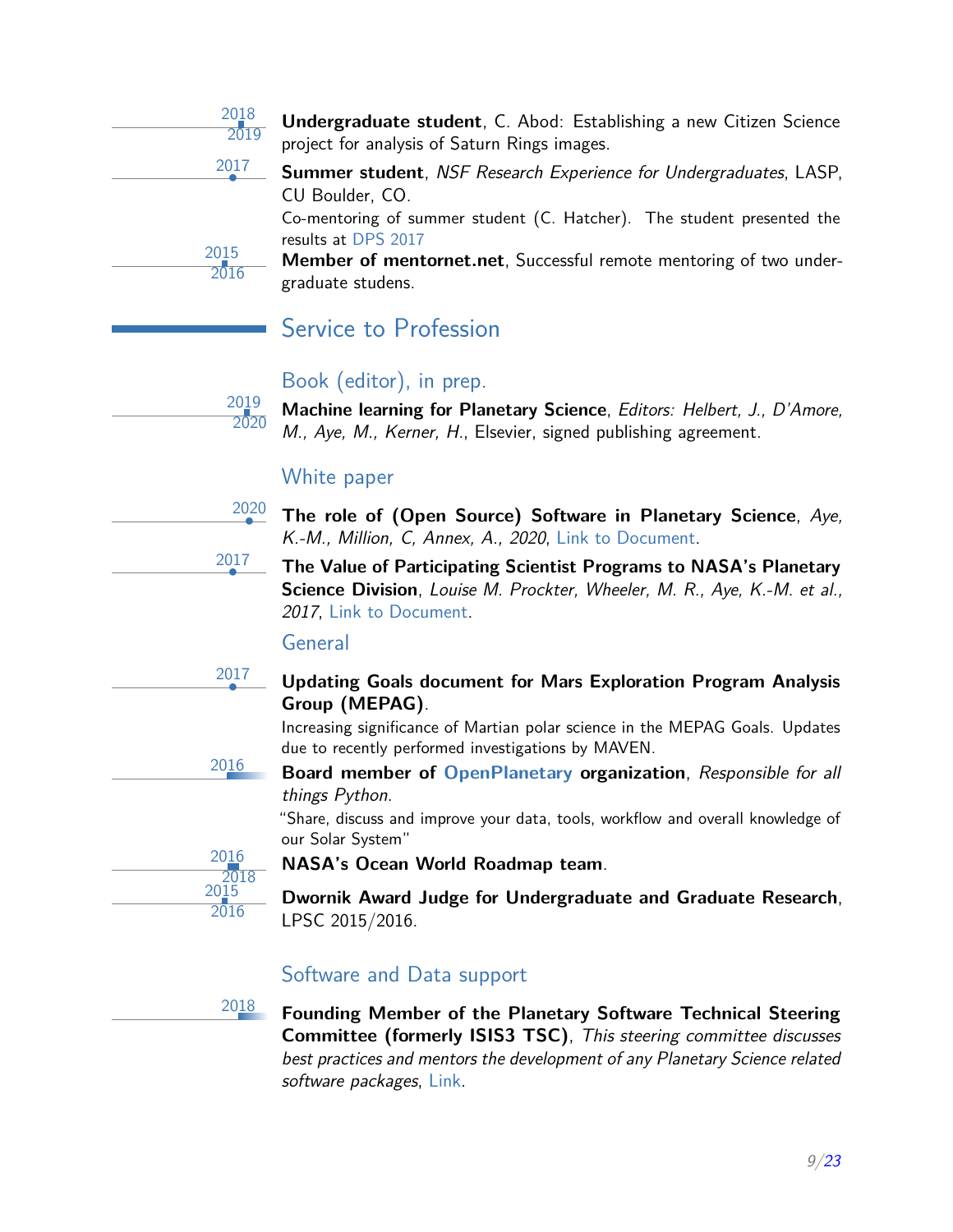| 2019 | Founding Member of the PlanetaryPy Technical Committee, This<br>technical committee focuses on developing a set of well-documented and<br>tested Python packages for planetary science, Link. |
|------|-----------------------------------------------------------------------------------------------------------------------------------------------------------------------------------------------|
| 2018 | Member of NASA MAPSIT Special Action Team, Review of the<br>current status and future of the USGS' software portfolio, including ISIS3,<br>Report.                                            |
| 2012 | Data readers and other software, All developed as open source and<br>freely available on github.                                                                                              |

#### Manuscript reviews

| 2020 |
|------|
| 2019 |
| 2018 |
| 2017 |

• **JGR Planets**.

• **Springer Nature**.

• **Geophysical Research Letters**.

• **Icarus**.

#### Panels

| 2019         | NASA ROSES review panel member.                                                                                 |
|--------------|-----------------------------------------------------------------------------------------------------------------|
| 2016         | NASA ROSES review panel member.                                                                                 |
| 2015         | PDS product review panel member, OSIRIS-REX Laser altimeter.                                                    |
| 2014         | NASA ROSES review panel member, PICASSO.                                                                        |
| 2009<br>2010 | Co-Chair Space Sciences proposal evaluation panel, Portuguese Foun-<br>dation for Science and Technology (FCT). |

# Extra Training

• **Science communication course**, University of Durham, UK.

Participant in UK pilot project, Key Skills - Making Connections, acquired Level 4 "Communications", University of Durham, UK.

| 2018 |
|------|
| 2016 |
| 2014 |

2001

2000 2003

# Community Involvement/Outreach

- **Public speaking**, Astro on Tap, Denver, CO. Presentation on Planet Four project
- **Grand Award Judge**, Colorado Science and Engineering Fair, Colorado State University, CO.

**Outreach: Citizen Science**, *[Planet Four](https://planetfour.org)*, Surface image anlysis, over 130,000 participants.

Founding science team member and principal data analyst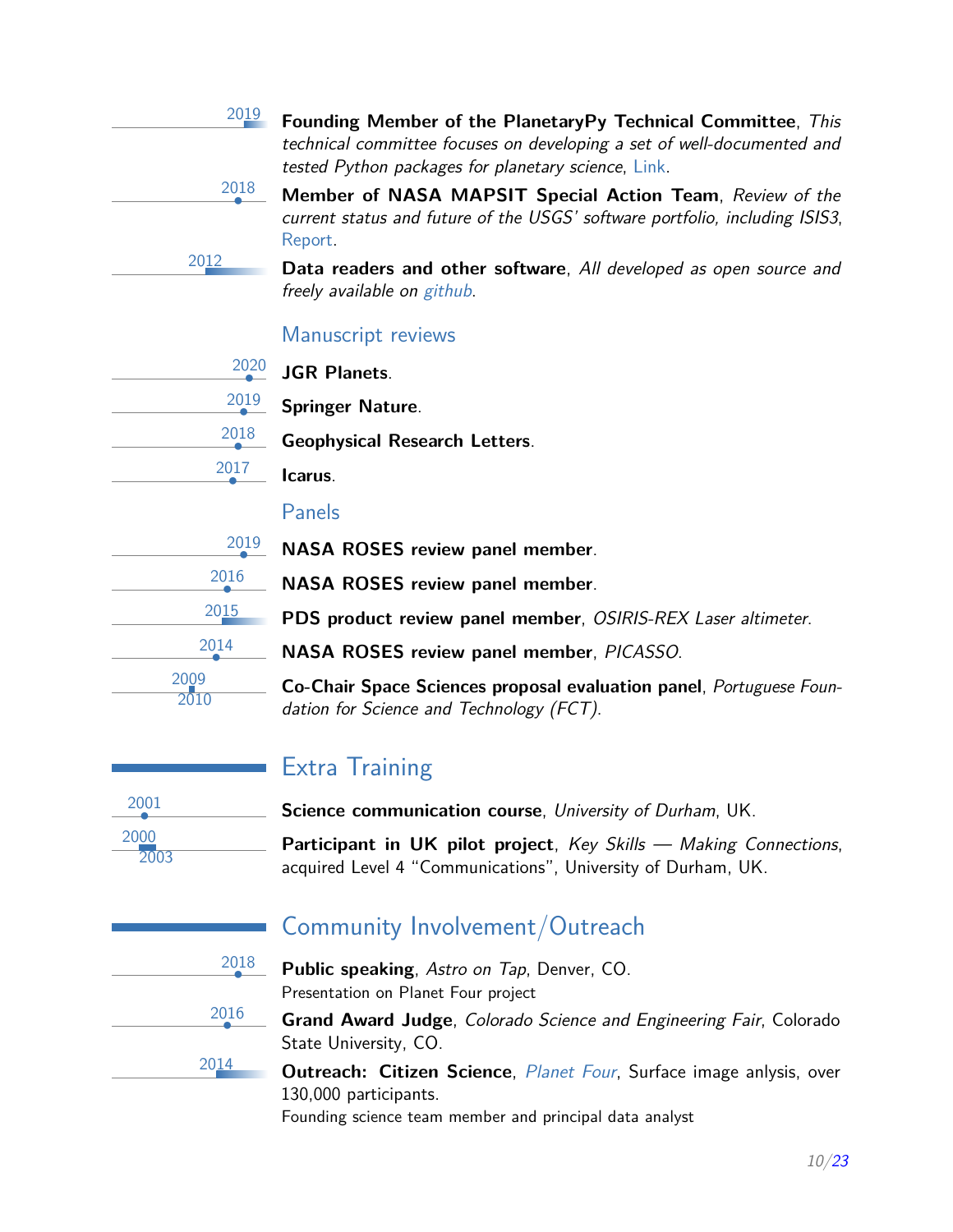2013

• **Middle school science classes**, University of California, Los Angeles.

<sup>2000</sup> **Outreach**, Public demonstrations of Astromony and Physics at diverse outreach events, (all locations of my professional appointments).

| 2017 |
|------|
|      |
| 2016 |

# Media Coverage

• **Podcast Interview**, Update on Planet Four project during LPSC 2017, Mars related podcast ["We Martians",](http://www.wemartians.com) [Episode 21.](http://www.wemartians.com/episode021/)

• **Podcast Interview**, Hour-long interview about Citizen Science project Planet Four for Mars related podcast ["We Martians",](http://www.wemartians.com) [Episode 4.](http://www.wemartians.com/episode004/)

# Professional Skills

|                               | Programming Python, C/C++, FORTRAN, (no)SQL Databases                                        |
|-------------------------------|----------------------------------------------------------------------------------------------|
|                               | Software quality Git(Hub), CI(Travis), Auto-docs                                             |
| Software/modeling<br>packages | MODTRAN, REBOUND (n-body), OpenFOAM (CFD), 3D design<br>(Sketchup), Hyperion (Rad. Transfer) |
|                               | $\text{PTFX}$ , Jupyter Notebook/Lab, Jira/Confluence (both used at current                  |

Other Skills employer), Zoom Teleconference Management, Communication, Organization, Translations (German/English)

# Other Professional Experiences

| 2006<br>2008 | Space-related news blogging, https://raumfahrer.net, Germany.                                                                                                                    |
|--------------|----------------------------------------------------------------------------------------------------------------------------------------------------------------------------------|
| 2003         | Postgraduate representative IT strategy committee, University of<br>Durham, UK.                                                                                                  |
| 2002         | Summer School Assistant, Open University Experimental Physics, Uni-<br>versity of Durham, UK.                                                                                    |
| 2002         | <b>Summer School Les Houches, Accretion Disks, Jets and High Energy</b><br>Phenomena in Astrophysics, NATO Advanced Study Institute Euro Sum-<br>merSchool, Les Houches, France. |
| 2000<br>2003 | System administrator, Durham Gamma-Ray Astronomy group, 10 PCs<br>(Linux, Win98, XP), University of Durham, UK.                                                                  |
| 2000         | <b>Summer School Alpbach</b> , Extragalactic Astronomy and Cosmology from<br>Space, Alpbach, Austria.                                                                            |
| 1998<br>1999 | <b>Assistant Beam Operator, Accelerator facility, Max-Planck-Institute for</b><br>Nuclear Physics, Heidelberg, Germany.                                                          |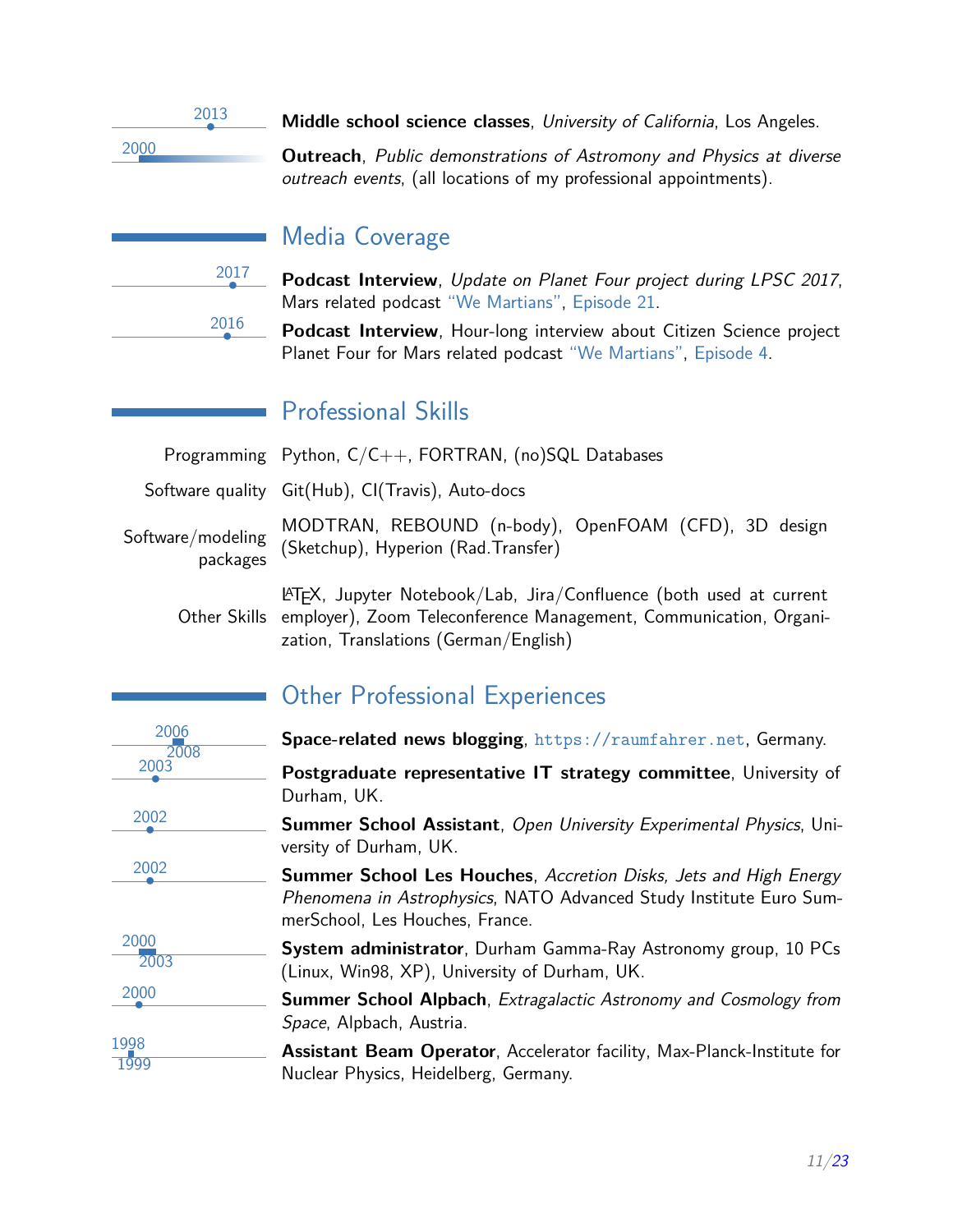### **Other Certificates**

**Programming** Certified Associate LabView Programmer

### Languages

| <b>German</b> Native  |                                                                     |
|-----------------------|---------------------------------------------------------------------|
| <b>English</b> Fluent |                                                                     |
|                       | <b>Russian</b> Basic Proficiency in Reading, Writing, Speaking      |
|                       | <b>French</b> Beginner's Proficiency in Reading, Writing, Speaking  |
|                       | <b>Spanish</b> Beginner's Proficiency in Reading, Writing, Speaking |

# **Affiliations**

### **Scientific**

|      | 2015 | American Astronomical Society (AAS), Division of Planetary Sciences<br>(DPS). |
|------|------|-------------------------------------------------------------------------------|
|      | 2012 | <b>American Geophysical Union (AGU).</b>                                      |
| 1999 |      | Deutsche Physikalische Gesellschaft (German Physical Society).                |
| 1999 | 2018 | Deutsche Astronomische Gesellschaft (German Astronomical Soci-<br>$ety)$ .    |

#### **Other**

<sup>2016</sup> **Board of Directors for OpenPlanetary, Responsible for Python related issues (<https://openplanetary.org>)**.

> "Share, discuss and improve your data, tools, workflow and overall knowledge of our Solar System"

### **References**

#### Larry W. Esposito

Professor Laboratory for Atmospheric and Space Physics University of Colorado Boulder, CO B larry.esposito@lasp.colorado.edu  $\bar{x}$  +1 (303) 492 5990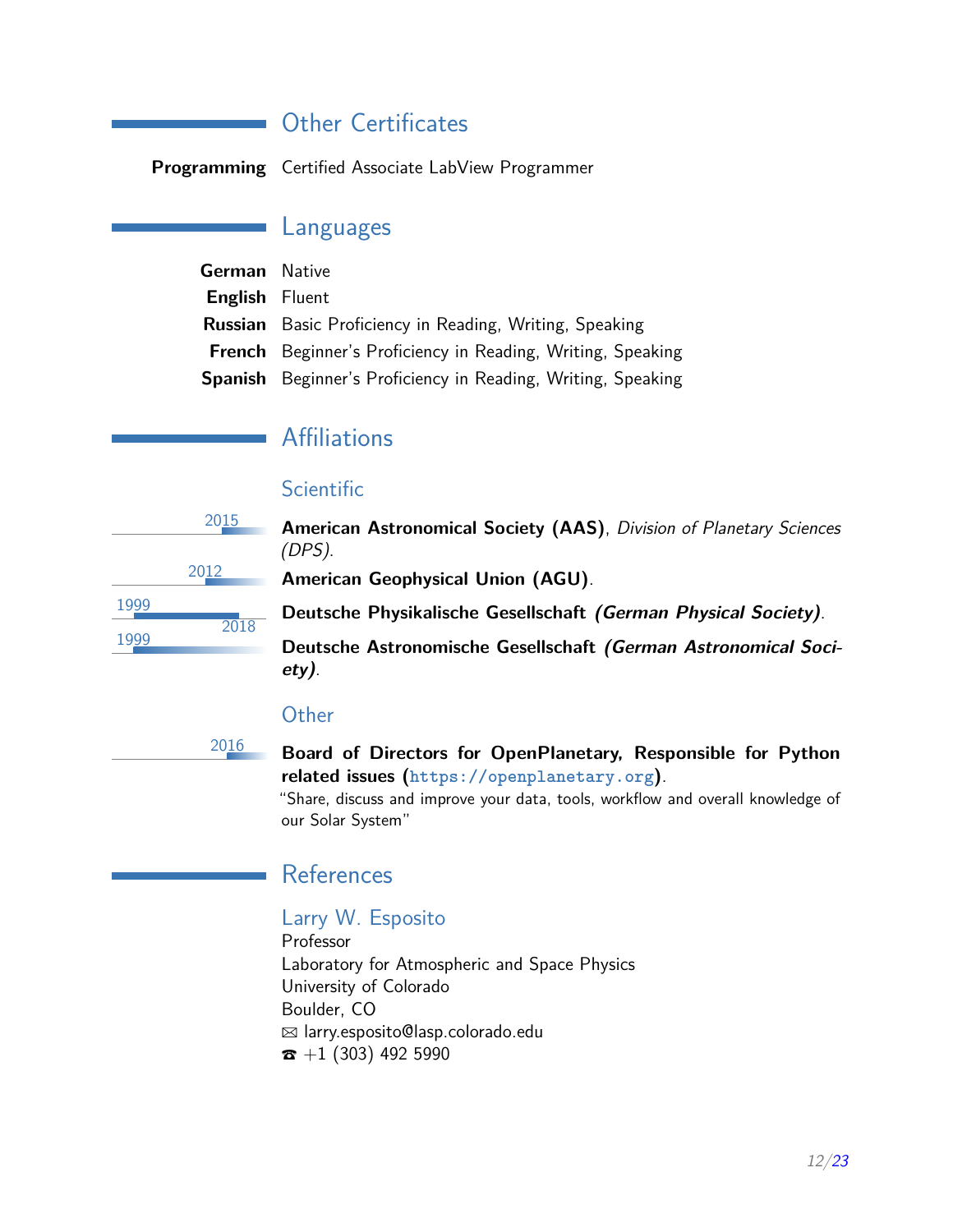#### David A. Paige

Professor Earth, Planetary, and Space Sciences University of California Los Angeles, CA  $\boxtimes$  dap@mars.ucla.edu  $\bar{x}$  +1 (310) 825 4268

### Nicolas Thomas

Professor Physikalisches Institut Universität Bern Berne, Switzerland  $\boxtimes$  nicolas.thomas@space.unibe.ch  $\bar{z}$  +41 31 631 44 06

# Other Publications (Planetary Science Conference Proceedings and Astrophysics)

#### Planetary — Conference Proceedings

2020 K-M Aye, BT Greenhagen, and JP Williams. "Investigating the Possibility of Super-Resolution Reconstruction of LRO Diviner Data". In: Lunar and Planetary Science Conference. 2326, p. 3011.

K-M Aye and PO Hayne. "Polar Vortex Investigations Using MRO MCS Data". In: vol. 2099, p. 6079.

CJ Hansen, K-M Aye, S Diniega, P Hayne, A McEwen, G Portyankina, and ME Schwamb. "Dynamic Seasons on Mars—Polar Images and Investigations". In: vol. 2099, p. 6019.

AR Hendrix, T Holt, A Verbiscer, K Primm, KN Singer, E Royer, RJ Wilson, G Portyankina, K-M Aye, A Parker, et al. "Planetary Science Public Engagement at the Farmers Market". In: Lunar and Planetary Science Conference. 2326, p. 2492.

R Jerousek, J Colwell, M Lewis, L Benyamine, C Singleton, K Aye, and M Tiscareno. "Mesoscale structures in Saturn's rings from UVIS autocorrelations". In: AAS/Division for Planetary Sciences Meeting Abstracts. Vol. 52. 6, pp. 513–04.

Hannah Rae Kerner, Klaus-Michael Aye, Mario D'Amore, Jörn Helbert, and Abigail Azari. "Machine Learning for Planetary Science I". In: AGU Fall Meeting 2020. AGU.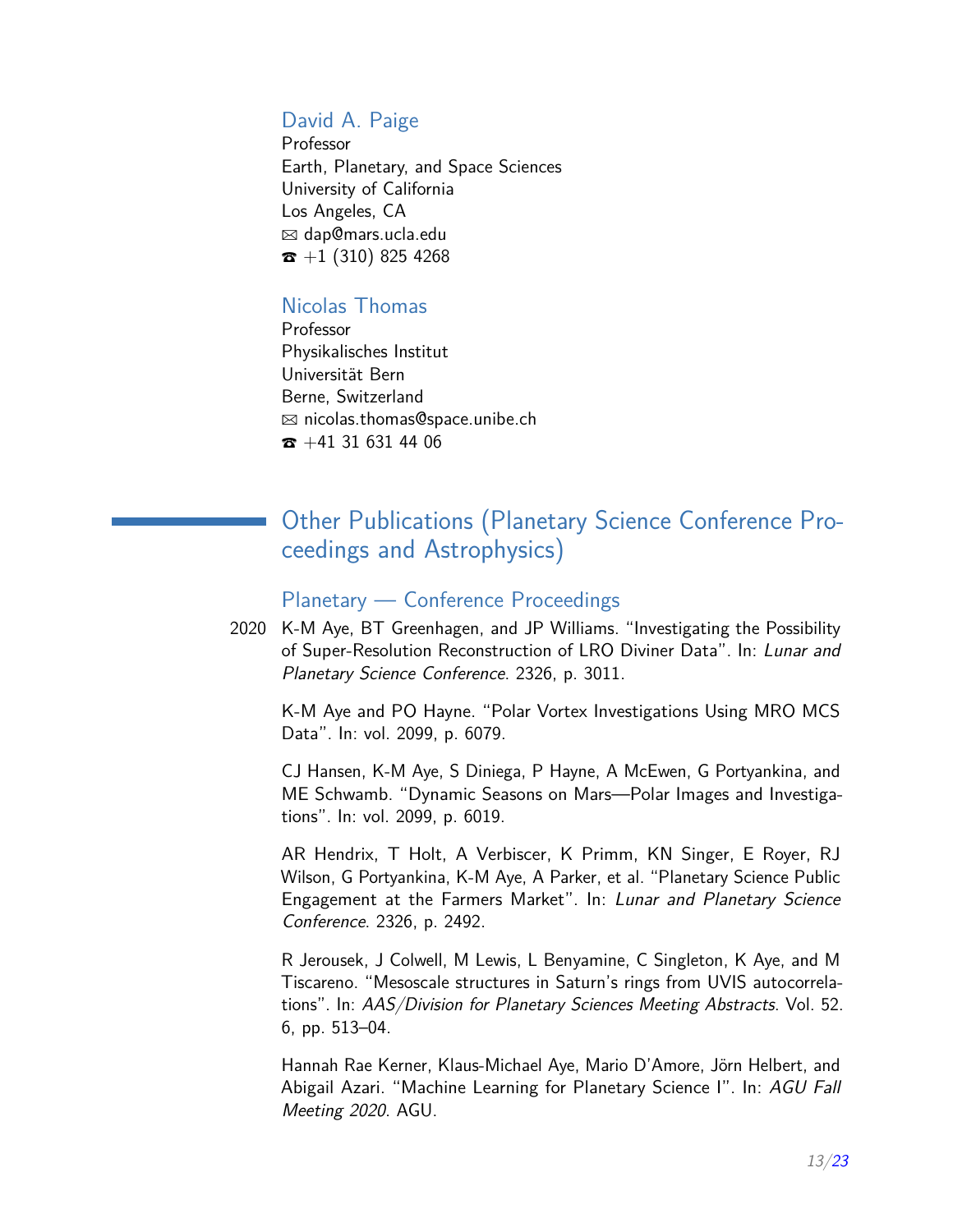LE McKeown, S Diniega, G Portyankina, and KM Aye. "A Review of Martian CO2 Sublimation Processes and Their Field and Laboratory Analogs". In: vol. 2099, p. 6075.

G Portyankina, K-M Aye, ME Schwamb, CJ Hansen, and T Michaels. "Near-Surface Winds and Seasonal Surface Phenomena Analyzed by the Planet Four Project". In: vol. 2099, p. 6062.

G Portyankina, CJ Hansen, and K-M Aye. "Sand, Wind, and Ices on Mars: How Sandy Environments Facilitate Erosion by CO2 Jets". In: vol. 2188, p. 3036.

G Portyankina, T Michaels, K Aye, M Schwamb, and C Hansen. "Derived South Polar Martian Winds Interpreted Using Mesoscale Modeling". In: AAS/Division for Planetary Sciences Meeting Abstracts. Vol. 52. 6, pp. 308– 01.

S Vierling, S Ali-zade, E Young, M Bullock, C Cantrall, K Aye, Y Lee, J Peralta, and R Baena. "Venus Cloud Tracking Methods and Applications for Akatsuki, IRTF, and Nordic Optical Telescope Images". In: AAS/Division for Planetary Sciences Meeting Abstracts. Vol. 52. 6, pp. 505–07.

J-P Williams, BT Greenhagen, DA Paige, N Schorghofer, E Sefton-Nash, PO Hayne, PG Lucey, MA Siegler, and K-M Aye. "Mapping Seasonal and Diurnal Temperatures in the Polar Regions with LRO Diviner". In: vol. 2241, p. 5105.

2019 K-M Aye. "LRO Diviner Re-Calibration and Its Effect on Volatile Research". In.

K-M Aye. "pyRISE and Other Planetary Science Python Tools". In: vol. 2151. 4th Planetary Data Workshop.

K-M Aye, G Portyankina, C J Hansen, T I Michaels, and M E Schwamb. "Geophysical CO2 Gas Jet Modeling: Initial Set-Up". In: vol. 2089.

Shahad Badri, Klaus-Michael Aye, and Ganna Portyankina. "Planet Four:  $CO<sub>2</sub>$  jets formed by basal sublimation in Mars' southern polar regions". In: AGU Fall Meeting 2019. AGU.

C J Hansen, K M Aye, G Portyankina, et al. "Interannual Variability of Seasonal Activity in Mars' South Polar Region Dubbed" Manhattan"". In: adsabs.harvard.edu.

G Portyankina, K-M Aye, C J Hansen, and M E Schwamb. "Mars Spring Seasonal Ice Cleaning as Detected by Planet Four Project". In.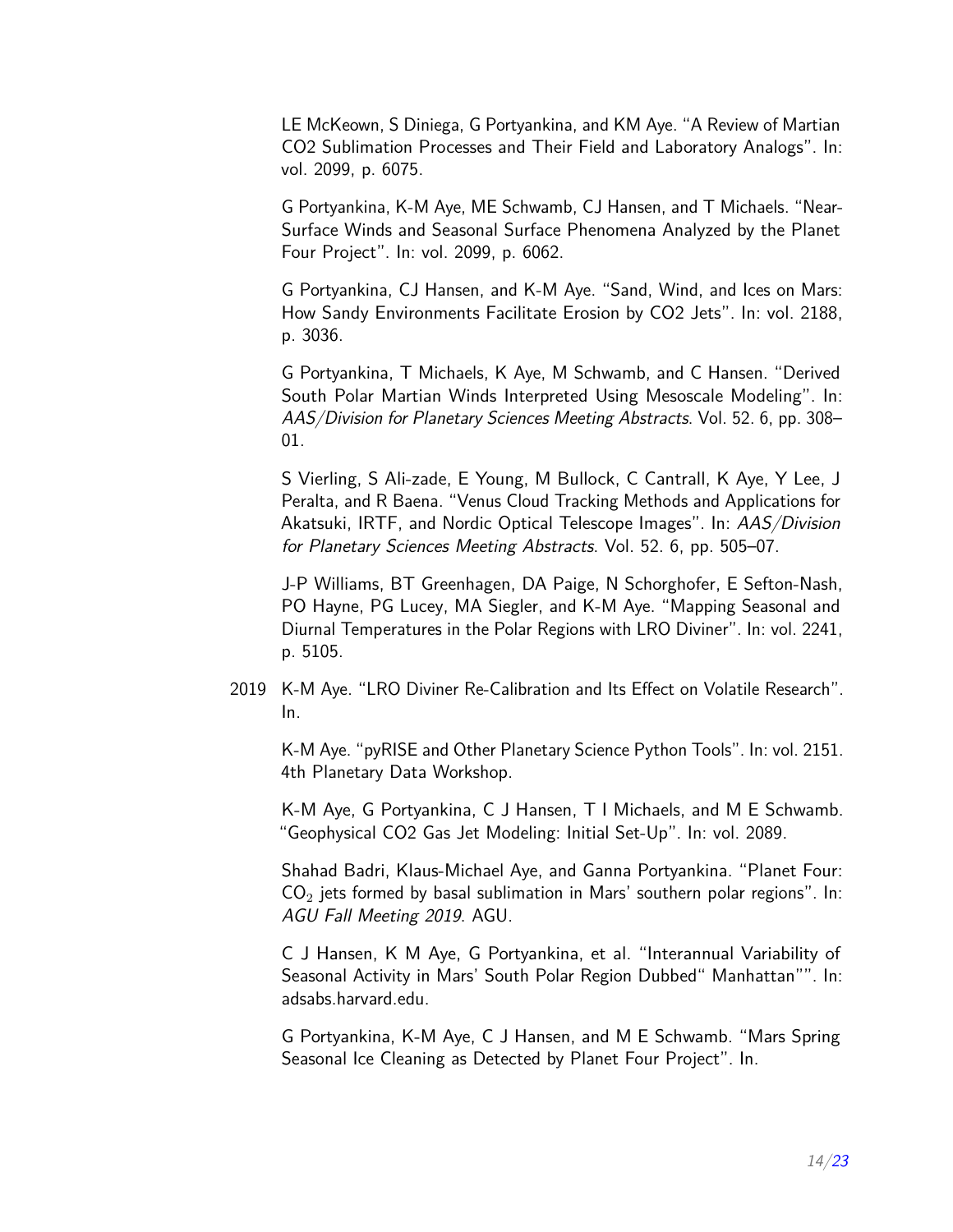G Portyankina, K-M Aye, M E Schwamb, C J Hansen, and T Michaels. "Planet Four Pursuit of Studying Seasonal Activity and Spring Atmosphere with Citizen Science". In: vol. 2089.

J P Williams, B T Greenhagen, D A Paige, et al. "Seasonal Variations in South Polar Temperatures on the Moon". In: adsabs.harvard.edu.

2018 K-M Aye. "Successful Design Patterns in the Day-to-Day Work with Planetary Mission Data". In: Planetary Science Informatics and Data Analytics Conference. Vol. 2082.

K-M Aye, G Holsclaw, M VanWoerkom, and G Portyankina. "Martian Polar SmallSat Explorer (MAPSE)". In: Lunar and Planetary Science Conference. Vol. 49.

K-M Aye, ME Schwamb, G Portyankina, CJ Hansen, CJ Lintott, B Carstensen, C Snyder, M Parrish, S Lynn, C-H Mai, et al. "Probing the Martian South Polar Winds by Mapping CO2 Jet Deposits". In: Lunar and Planetary Science Conference. Vol. 49.

KM Aye, LW Esposito, JE Colwell, RG Jerousek, and GR Stewart. "Texture of Saturn's C Ring Plateaus as seen by Cassini ISS". In: AGU Fall Meeting Abstracts.

L Kerber, ME Schwamb, G Portyankina, CJ Hansen, and K-M Aye. "Global Polygonal Ridge Networks: Evidence for Pervasive Noachian Crustal Groundwater Circulation". In: Lunar and Planetary Science Conference. Vol. 49.

AR Khuller, L Kerber, ME Schwamb, S Beer, R Perry, W Hood, F Nogal, KM Aye, G Portyankina, and CJ Hansen. "Polygonal Ridge Networks in Arabia Terra, Nili Fossae and Nilosyrtis: Potential Implications for Mars 2020 Landing Site Selection". In: AGU Fall Meeting Abstracts.

G Portyankina, KM Aye, ME Schwamb, CJ Hansen, A McMaster, GRM Miller, B Carstensen, C Snyder, M Parrish, S Lynn, et al. "DBSCAN Hyperparameter Tuning for the Planet Four Citizen Science Project". In: AGU Fall Meeting Abstracts.

Ganna Portyankina, Larry W Esposito, Candice J Hansen, and Klaus-Michael Aye. "Modeling the Complete Set of Cassini's UVIS Occultation Observations of Enceladus Jets". In: EGU General Assembly Conference Abstracts. Vol. 20, p. 11320.

Megan E Schwamb, K Aye, Ganna Portyankina, Candice Hansen, Chris J Lintott, Adam McMaster, Grant R Miller, Brian Carstensen, Christopher Snyder, Michael Parrish, et al. "Mapping Mars' Southern Springtime Winds and Seasonal Polar Fans with Planet Four". In: AAS/Division for Planetary Sciences Meeting Abstracts. Vol. 50.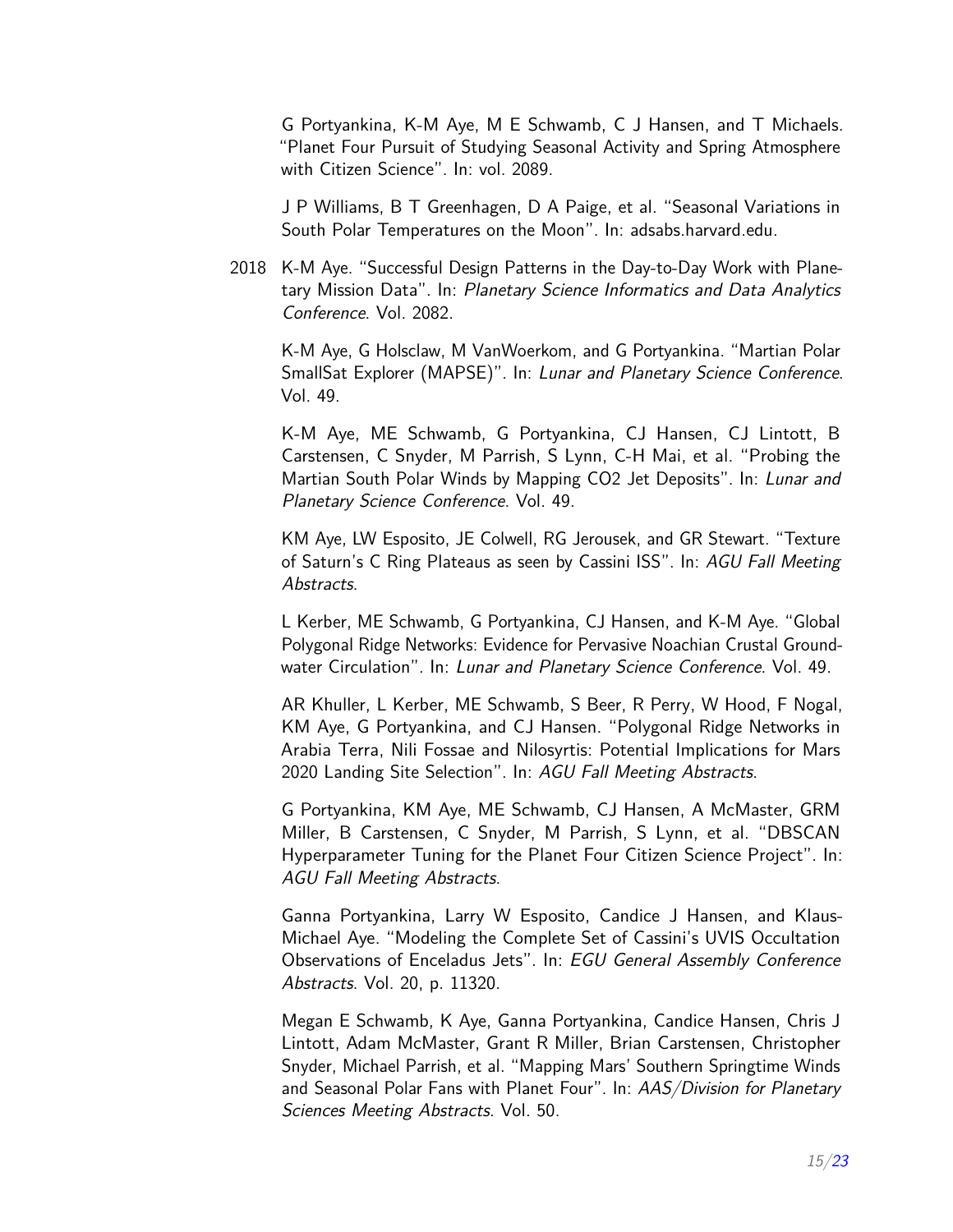2017 K-M Aye. "Repeating Patterns in the Day-to-Day Work with Planetary Mission Data". In: Third Planetary Data Workshop and The Planetary Geologic Mappers Annual Meeting. Vol. 1986.

K-M Aye and A Muench. "Data Technologies for Planetary Science of the Next 3 Decades". In: Planetary Science Vision 2050 Workshop. Vol. 1989.

K-M Aye, M Schwamb, G Portyankina, and CJ Hansen. "Science Results from the PlanetFour Citizen Science Project". In: Lunar and Planetary Science Conference. Vol. 48.

KM Aye, M Rehnberg, and LW Esposito. "Confirmation of a traveling feature in Saturn's rings in Cassini Imaging Science Subsystem data". In: AGU Fall Meeting Abstracts.

CJ Hansen, ME Schwamb, G Portyankina, and K-M Aye. "Planet Four: Terrains-Araneiform in the South Polar Region of Mars". In: Lunar and Planetary Science Conference. Vol. 48.

Chase Hatcher, K Aye, Ganna Portyankina, et al. "CO2 Jets and Wind Patterns on Mars". In: AAS/Division for Planetary Sciences Meeting Abstracts. Vol. 49.

G Portyankina, K-M Aye, and CJ Hansen. "Diffusion-Limited Aggregation Model for Araneiform Pattern Formation". In: Lunar and Planetary Science Conference. Vol. 48.

G Portyankina, MM Hedmann, CJ Hansen, LW Esposito, K-M Aye, and D Dhingra. "Simultaneous Cassini UVIS and VIMS Solar Occultation Observations: Modeling Insights". In: Lunar and Planetary Science Conference. Vol. 48.

Megan E Schwamb, K Aye, Ganna Portyankina, Candice Hansen, Chris J Lintott, Campbell Allen, Sarah Allen, Fred J Calef, Simone Duca, Adam McMaster, et al. "Discovery of araneiforms outside of the South Polar Layered Deposits". In: AAS/Division for Planetary Sciences Meeting Abstracts. Vol. 49.

2016 K-M Aye and LW Esposito. "Searching for Structure in the Rings of Saturn". In: Lunar and Planetary Science Conference. Vol. 47, p. 2974.

K-M Aye, ME Schwamb, T Michaels, CJ Hansen, C Lintott, B Carstensen, C Snyder, M Parrish, S Lynn, D Miller, et al. "Planet Four: From Imaging to Quantitative Analysis of Seasonal Activity at the Martian South Pole". In: Sixth International Conference on Mars Polar Science and Exploration. Vol. 1926.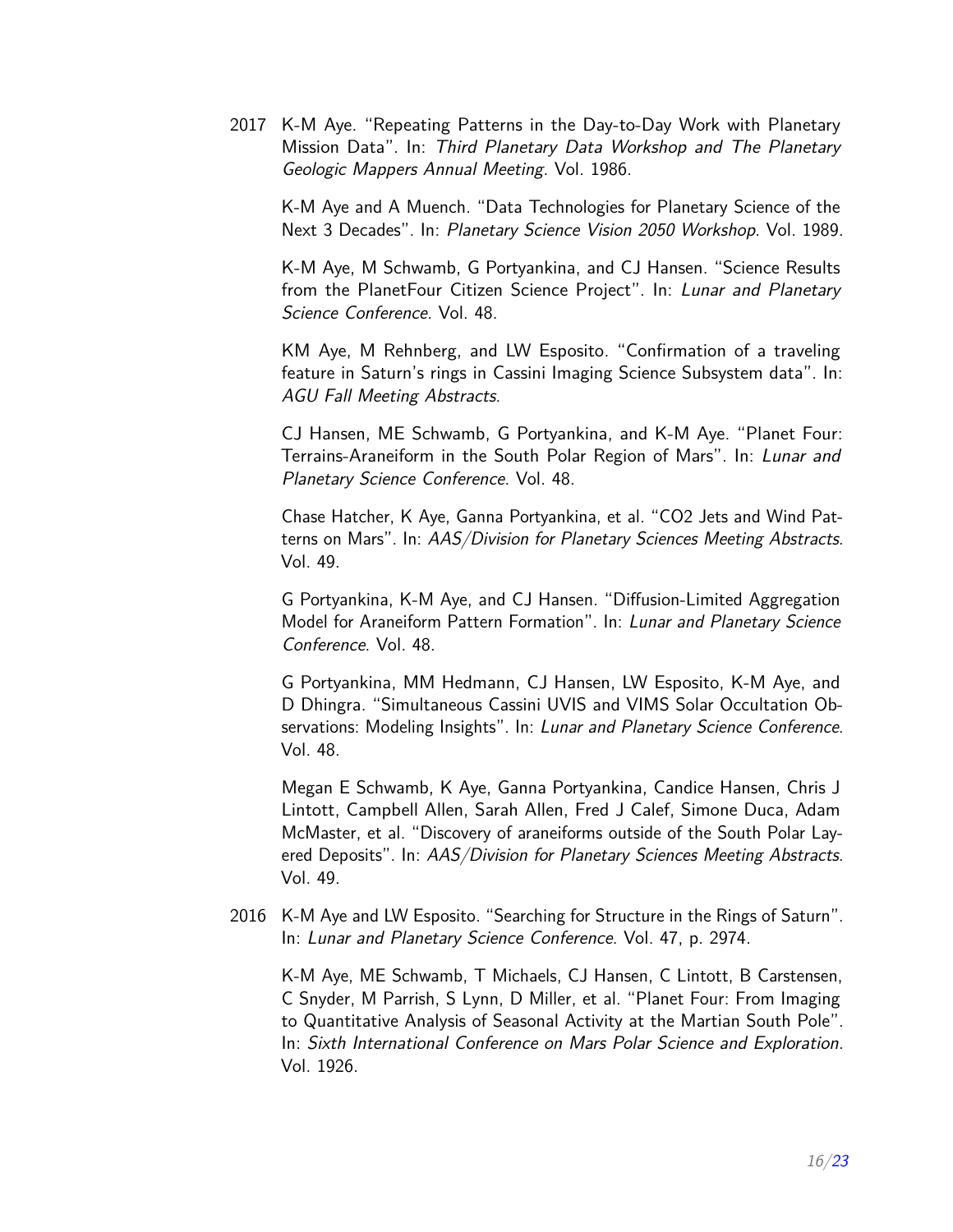K-M Aye, ME Schwamb, G Portyankina, and CJ Hansen. "Analyis Pipeline and Results from the PlanetFour Citizen Science Project". In: Lunar and Planetary Science Conference. Vol. 47, p. 3056.

S Gyalay, KM Aye, and DA Paige. "LRO Diviner Nonlinear Response and Opposition Effect Corrections". In: AGU Fall Meeting Abstracts.

Candice Hansen, Larry W Esposito, Ganna Portyankina, Amanda Hendrix, Joshua E Colwell, and Klaus-Michael Aye. "Enceladus' Supersonic Gas Jets' Role in Diurnal Variability of Particle Flux". In: AAS/Division for Planetary Sciences Meeting Abstracts. Vol. 48.

CJ Hansen, ME Schwamb, G Portyankina, K-M Aye, A Martin, and R Perry. "Planet Four Terrains: A Citizen Science Project to Study the South Polar Region of Mars". In: Lunar and Planetary Science Conference. Vol. 47, p. 2672.

G Portyankina, J Merrison, JJ Iversen, Z Yoldi, CJ Hansen, K-M Aye, and A Pommeroll. "laboratory investigations of physical state of CO2 ice on mars". In: Sixth International Conference on Mars Polar Science and Exploration. Vol. 1926.

Ganna Portyankina, Larry W Esposito, Candice Hansen, and Klaus-Michael Aye. "Comparing different Ultraviolet Imaging Spectrograph (UVIS) occultation observations using modeling of water vapor jets". In: AAS/Division for Planetary Sciences Meeting Abstracts. Vol. 48.

Louise Prockter, Klaus-Michael Aye, Kevin Baines, Michael T Bland, David T Blewett, Pontus Brandt, Serina Diniega, Lori M Feaga, Jeffrey R Johnson, Harry Y McSween, et al. "The Value of Participating Scientists on NASA Planetary Missions". In: AAS/Division for Planetary Sciences Meeting Abstracts. Vol. 48.

Megan Elizabeth Schwamb, Klaus-Michael Aye, Ganna Portyankina, Candice Hansen, Chris Lintott, Brian Carstensen, Simone Duca, Michael Parrish, and Grant Miller. "Planet Four: Terrains-Pointing the Highest Resolution Camera Ever Sent to Mars with the Help of 10,000 Earthlings". In: AAS/Division for Planetary Sciences Meeting Abstracts. Vol. 48.

2015 Klaus-Michael Aye, Meg Schwamb, Ganna Portyankina, and Candice J Hansen. "First results of the PlanetFour Citizen Science project". In: AAS/Division for Planetary Sciences Meeting Abstracts. Vol. 47.

Ganna Portyankina, Larry W Esposito, Klaus-Michael Aye, and Candice J Hansen. "Modeling of the Enceladus water vapor jets for interpreting UVIS star and solar occultation observations". In: AAS/Division for Planetary Sciences Meeting Abstracts. Vol. 47.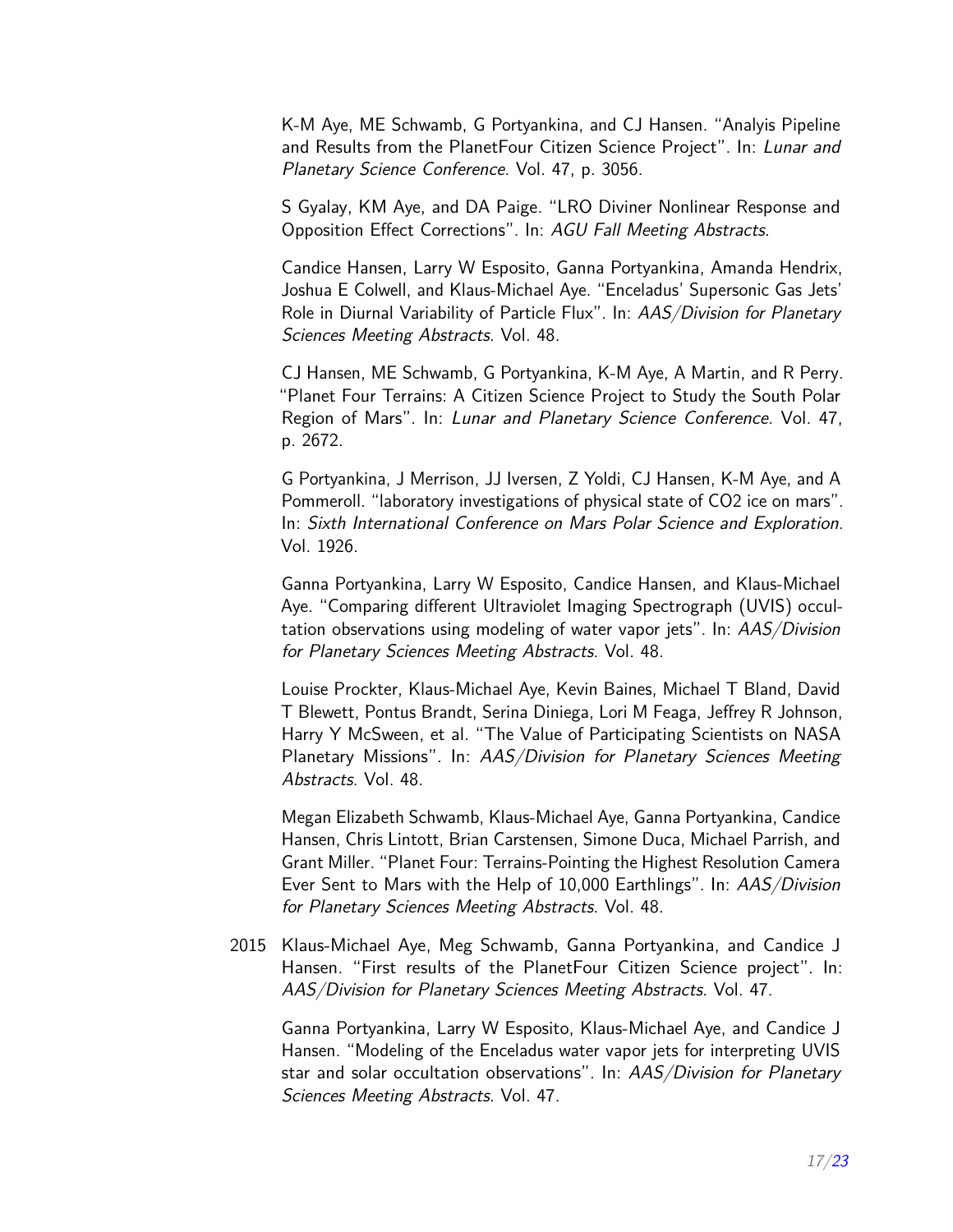2014 K-M Aye, DA Paige, MA Siegler, E Sefton-Nash, and BT Greenhagen. "Diviner Monitoring of Coldest Lunar Polar Regions". In: Lunar and Planetary Science Conference. Vol. 45, p. 2893.

K-M Aye, ME Schwamb, CJ Hansen, and G Portyankina. "Investigation of Polar Seasonal Fan Deposits Using Crowdsourcing". In: Eighth International Conference on Mars. Vol. 1791, p. 1480.

G Portyankina, CJ Hansen, N Thomas, K-M Aye, and A Pommerol. "Seasonal Polar Caps of Mars in Spring: Cold Jet Activity Observed By MRO's HiRISE and CRISM". In: Eighth International Conference on Mars. Vol. 1791, p. 1380.

E Sefton-Nash, KM Aye, JP Williams, BT Greenhagen, M Sullivan, and DA Paige. "The LRO Diviner Foundation Dataset: A Comprehensive Temperature Record of the Moon". In: AGU Fall Meeting Abstracts. Vol. 1, p. 3819.

2013 K Aye, DA Paige, MA Siegler, and BT Greenhagen. "Emissivity and Anisothermality Studies at the Lunar Poles with Diviner's Far Infrared Channels". In: AGU Fall Meeting Abstracts. Vol. 1, p. 2027.

K-M Aye, DA Paige, MC Foote, BT Greenhagen, and MA Siegler. "The Coldest Place on the Moon". In: Lunar and Planetary Science Conference. Vol. 44, p. 3016.

CJ Hansen, G Portyankina, KM Aye, ME Schwamb, C Lintott, and A Smith. "Mars' Seasonal Fans Measured by Citizen Scientists". In: European Planetary Science Congress 2013, held 8-13 September in London, UK. Online at: http://meetings. copernicus. org/epsc2013, id. EPSC2013-855. Vol. 8.

J Merrison, KM Aye, GA Douillet, U Kueppers, J Mason, A Merlone, M Patel, and G Portyankina. "Activities at a European Planetary Simulation Facility". In: European Planetary Science Congress 2013, held 8-13 September in London, UK. Online at: http://meetings. copernicus. org/epsc2013, id. EPSC2013-418. Vol. 8.

G Portyankina, A Pommerol, K Aye, N Thomas, S Mattson, and CJ Hansen. "Using high-resolution HiRISE digital elevation models to study early activity in polar regions". In: AGU Fall Meeting Abstracts. Vol. 1, p. 1914.

G Portyankina, A Pommerol, K-M Aye, N Thomas, S Mattson, and CJ Hansen. "Influence of small scale topography on early spring activity in martian polar areas. An example study based on DEM of Inca City region." In: European Planetary Science Congress 2013, held 8-13 September in London, UK. Online at: http://meetings. copernicus. org/epsc2013, id. EPSC2013-410. Vol. 8.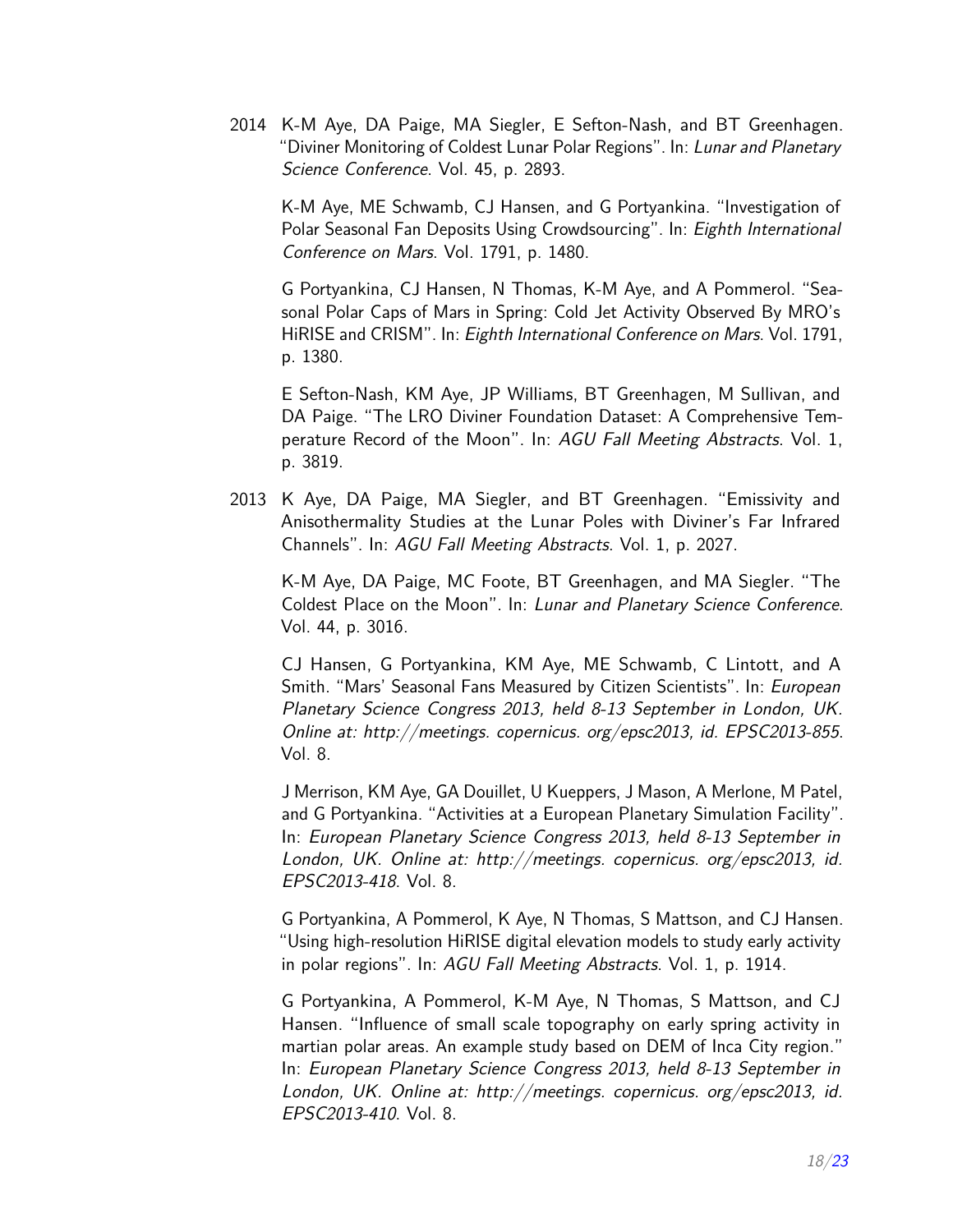G Portyankina, A Pommerol, KM Aye, CJ Hansen, and N Thomas. "Spring Sublimation on Mars: Do Northern and Southern Hemispheres tell us the Same Story?" In: Lunar and Planetary Science Conference. Vol. 44, p. 1776.

N Thomas, CJ Hansen, A Pommerol, G Portyankina, K-M Aye, and PS Russell. "Observations of the surface effects of the CO2 and H2O cycles on Mars". In: Highlights of Spanish Astrophysics VII, pp. 57–70.

2012 J Merrison, KM Aye, C Holstein-Rathlou, J Mason, A Merlone, P Nørnberg, M Patel, G Portyankina, and KR Rasmussen. "Advances in a European Planetary Simulation Wind Tunnel Facility". In: European Planetary Science Congress 2012. Vol. 1, p. 99.

N Thomas, CJ Hansen, KM Aye, A Pommerol, and G Portyankina. "HiRISE Observations of Seasonal Processes on Mars". In: European Planetary Science Congress 2012. Vol. 1, p. 938.

Nicolas Thomas, Antoine Pommerol, Ganna Portyankina, Klaus-Michael Aye, and Candice Hansen. "Observations and modelling of CO2 jets in the polar regions of Mars". In: 39th COSPAR Scientific Assembly. Held 14-22 July 2012, in Mysore, India. Abstract B0. 4-10-12, p. 1964. Vol. 39, p. 1964.

2011 K-M Aye, A Pommerol, G Portyankina, N Thomas, and CJ Hansen. "Martian South Polar Terrains in Spring: I. Multi-Instrumental Observations". In: Lunar and Planetary Science Conference. Vol. 42, p. 2320.

K-M Aye, G Portyankina, A Pommerol, and N Thomas. "Automatic Dark Spot Identification at the Martian South Pole". In: Fifth International Conference on Mars Polar Science and Exploration. Vol. 1623, p. 6081.

A Pommerol, G Portyankina, N Thomas, K-M Aye, T Appere, CJ Hansen, M Vincendon, and Y Langevin. "Spring Evolution of Martian Seasonal Caps from High-Resolution MRO Observations". In: Fifth International Conference on Mars Polar Science and Exploration. Vol. 1623, p. 6013.

G Portyankina, J Merrison, K-M Aye, JJ Iversen, C Hansen, A Pommerol, and N Thomas. "How to Create Translucent CO2 Ice on Mars: Simulations Using the Wind Tunnel of Aarhus Mars Laboratory". In: Fifth International Conference on Mars Polar Science and Exploration. Vol. 1623, p. 6021.

G Portyankina, A Pommerol, KM Aye, C Hansen, S Mattson, N Thomas, and K Herkenhoff. "Multi-step model of seasonal activity related to CO2 ice basal sublimation in Martian polar areas". In: EPSC-DPS Joint Meeting 2011, p. 339.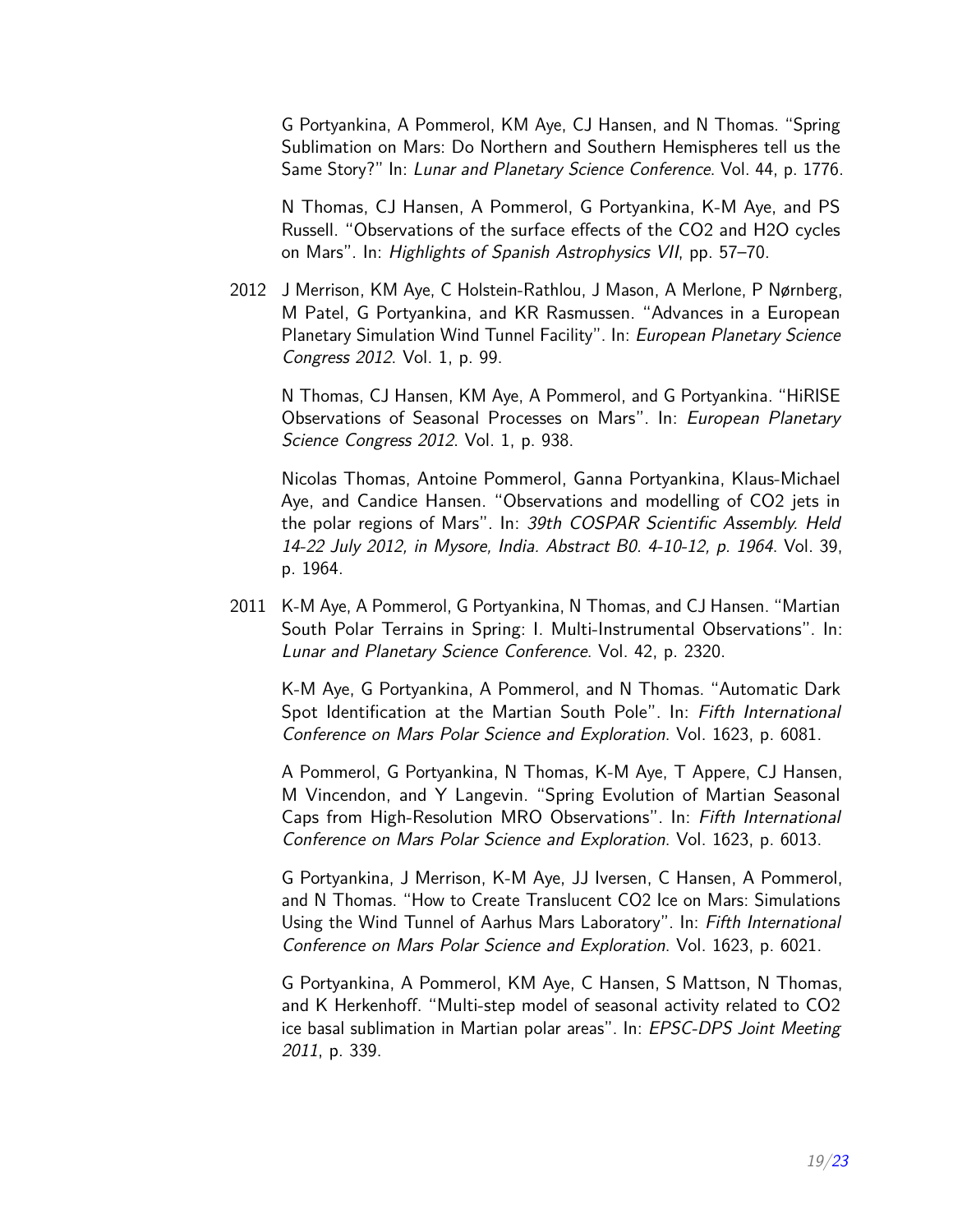G Portyankina, N Thomas, A Pommerol, K-M Aye, CJ Hansen, and K Herkenhoff. "Martian South Polar Terrains in Spring: II. Modelling of Relevant Physical Processes". In: Lunar and Planetary Science Conference. Vol. 42, p. 1709.

2010 Klaus-Michael Aye, Ganna Portyankina, Antoine Pommerol, and Nicolas Thomas. "Semi-automatic measures of activity in selected south polar regions of Mars using morphological image analysis". In: 38th COSPAR Scientific Assembly. Vol. 38, p. 522.

A Pommerol, G Portyankina, N Thomas, KM Aye, CJ Hansen, M Vincendon, and Y Langevin. "Spring evolution of Martian south polar terrains: insights from high-resolution observations by HiRISE and CRISM." In: European Planetary Science Congress 2010, p. 316.

Antoine Pommerol, Ganna Portyankina, Nicolas Thomas, Klaus-Michael Aye, Mathieu Vincendon, and Yves Langevin. "Towards a general scenario for spring sublimation of volatiles in the South Polar Regions of Mars: insights from MRO high-resolution observations by HiRISE and CRISM." In: 38th COSPAR Scientific Assembly. Vol. 38, p. 510.

G Portyankina, N Thomas, C Hansen, and K-M Aye. "Cracks in Seasonal Semi-Translucent Ice Layer in Martian Polar Areas". In: Lunar and Planetary Science Conference. Vol. 41, p. 2671.

G Portyankina, M Vincendon, N Thomas, and K-M Aye. "Recovery of surface reflectance from atmospheric aerosol contribution: Application to HiRISE images". In: Lunar and Planetary Science Conference. Vol. 41, p. 1582.

Ganna Portyankina, Nicolas Thomas, Antoine Pommerol, and Klaus-Michael Aye. "Northern polar dunes: a spring activity analog to that seen in southern polar terrains". In: 38th COSPAR Scientific Assembly. Vol. 38, p. 5.

2009 G Portyankina, N Thomas, CJ Hansen, F Schmidt, and K-M Aye. "Early spring evolution of the Giza and Inca City regions as observed by the High Resolution Imaging Science Experiment over two Martian years". In: EGU General Assembly Conference Abstracts. Vol. 11, p. 11272.

#### Astro — Refereed

2005 F Aharonian, AG Akhperjanian, K-M Aye, AR Bazer-Bachi, M Beilicke, W Benbow, D Berge, P Berghaus, K Bernlöhr, C Boisson, et al. "A new population of very high energy gamma-ray sources in the Milky Way". In: Science 307.5717, pp. 1938–1942.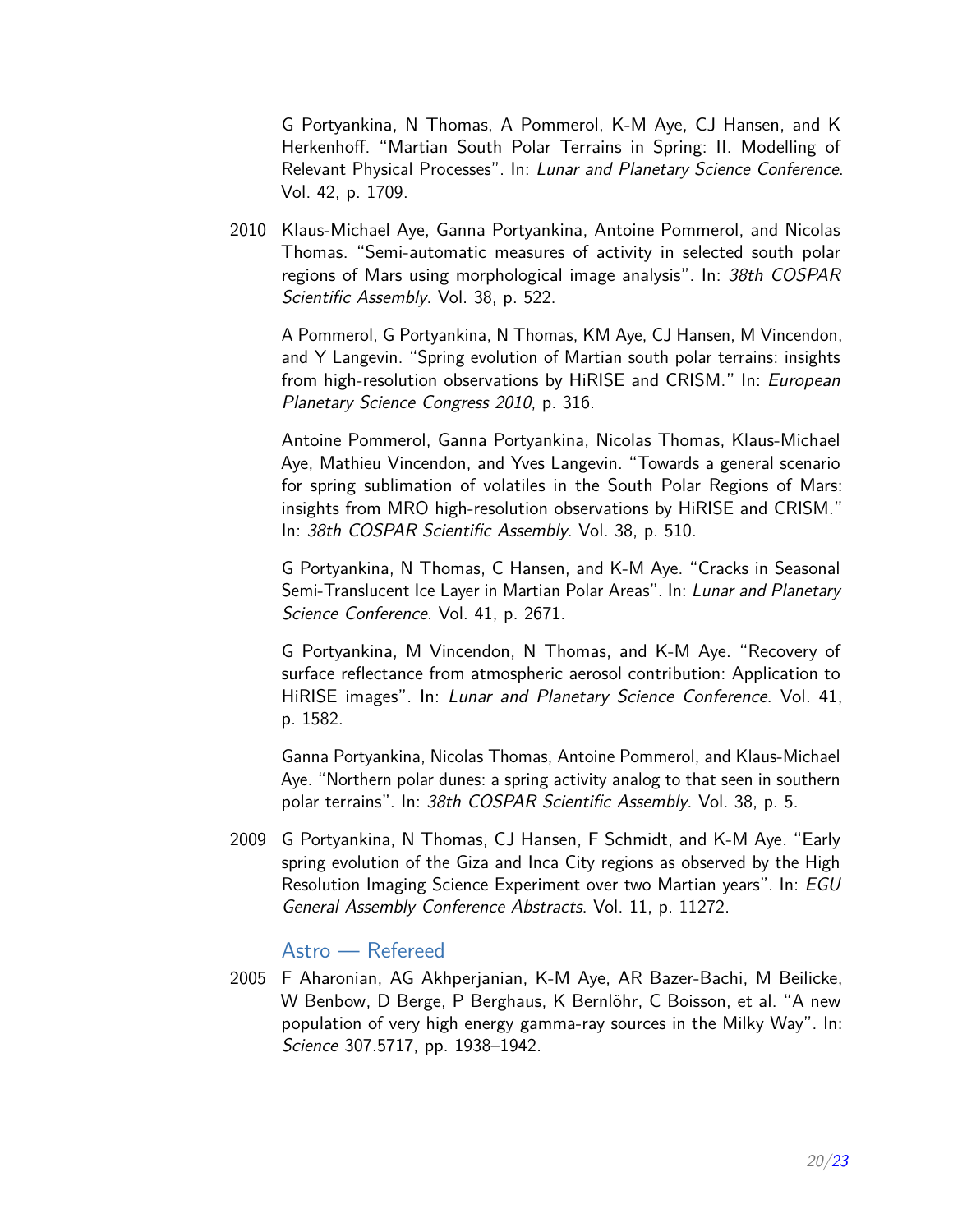F Aharonian, AG Akhperjanian, K-M Aye, AR Bazer-Bachi, M Beilicke, W Benbow, D Berge, P Berghaus, K Bernlöhr, C Boisson, et al. "Discovery of very high energy gamma rays associated with an X-ray binary". In: Science 309.5735, pp. 746–749.

F Aharonian, AG Akhperjanian, K-M Aye, AR Bazer-Bachi, M Beilicke, W Benbow, D Berge, P Berghaus, K Bernlöhr, C Boisson, et al. "Observations of Mkn 421 in 2004 with HESS at large zenith angles". In: Astronomy & Astrophysics 437.1, pp. 95–99.

F Aharonian, AG Akhperjanian, K-M Aye, AR Bazer-Bachi, M Beilicke, W Benbow, D Berge, P Berghaus, K Bernlöhr, C Boisson, et al. "Serendipitous discovery of the unidentified extended TeV-ray source HESS J1303-631". In: Astronomy and Astrophysics 439.3, pp. 1013–1021.

F Aharonian, AG Akhperjanian, K-M Aye, AR Bazer-Bachi, M Beilicke, W Benbow, D Berge, P Berghaus, K Bernlöhr, C Boisson, et al. "Upper limits to the SN1006 multi-TeV gamma-ray flux from HESS observations". In: Astronomy and Astrophysics 437.1, pp. 135–139.

F Aharonian, AG Akhperjanian, K-M Aye, AR Bazer-Bachi, M Beilicke, W Benbow, D Berge, P Berghaus, K Bernlöhr, O Bolz, et al. "HESS observations of PKS 2155-304". In: Astronomy & Astrophysics 430.3, pp. 865–875.

F Aharonian, AG Akhperjanian, KM Aye, AR Bazer-Bachi, M Beilicke, W Benbow, D Berge, P Berghaus, K Bernlöhr, C Boisson, et al. "Galactic structure, stellar clusters and populations". In: Astronomy & Astrophysics 439.3.

F Aharonian, P Espigat, KJ Orford, JM Martin, G Rowell, L Rob, BC Raubenheimer, G Pelletier, M Tluczykont, JF Glicenstein, et al. "Resolving the Extragalactic Background Light with gamma-ray spectra from distant blazars". In: Nature 440.astro-ph/0508073, p1018.

HESS Aharonian et al. "Very high energy gamma rays from the composite SNR G0. 9+ 0.1". In: Arxiv preprint astro-ph/0501265.

2004 F Aharonian, AG Akhperjanian, K-M Aye, AR Bazer-Bachi, M Beilicke, W Benbow, D Berge, P Berghaus, K Bernlöhr, O Bolz, et al. "Calibration of cameras of the HESS detector". In: Astroparticle Physics 22.2, pp. 109–125.

Felix A Aharonian, AG Akhperjanian, K-M Aye, AR Bazer-Bachi, M Beilicke, W Benbow, D Berge, P Berghaus, K Bernlöhr, O Bolz, et al. "High-energy particle acceleration in the shell of a supernova remnant". In: Nature 432.7013, pp. 75–77.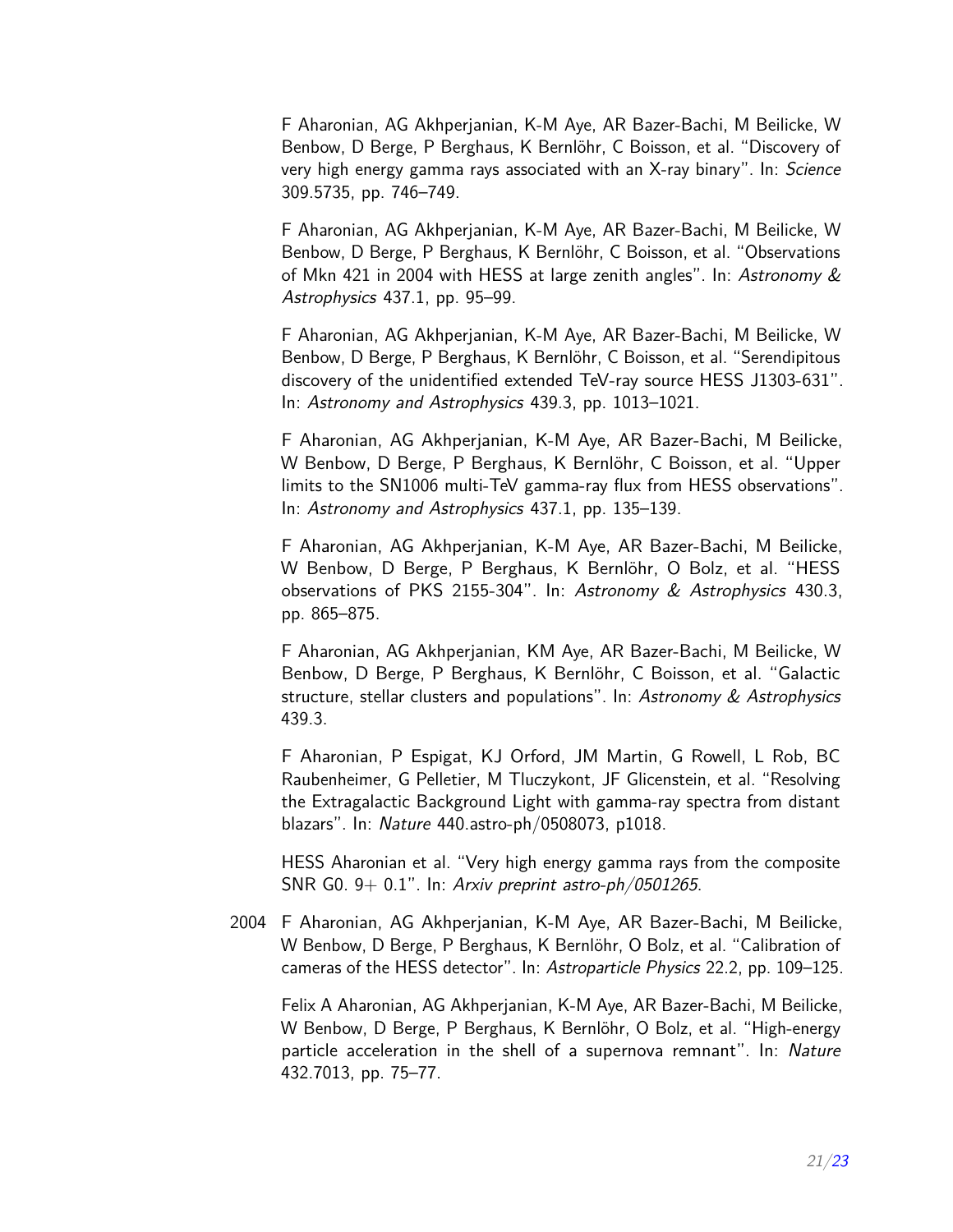HESS Aharonian et al. "Very high energy gamma rays from the direction of Sagittarius A\*". In: Arxiv preprint astro-ph/0408145.

- 2003 N Leroy, O Bolz, J Guy, I Jung, I Redondo, L Rolland, JP Tavernet, KM Aye, P Berghaus, K Bernlöhr, et al. "Calibration results for the first two HESS array telescopes". In: FRONTIERS SCIENCE SERIES 5, pp. 2895–2898.
- 2002 AM Atoyan, K-M Aye, PM Chadwick, MK Daniel, K Lyons, TJL McComb, JM McKenny, SJ Nolan, KJ Orford, JL Osborne, et al. "Very high energy gamma-rays from Centaurus X-3: Indications and implications". In: Astronomy and Astrophysics 383.3, pp. 864–880.

#### Astro — Conference Proceedings

<span id="page-21-0"></span>2005 K-M Aye, AM Brown, PM Chadwick, C Hadjichristidis, IJ Latham, R Le Gallou, TJL Mc Comb, SJ Nolan, A Noutsos, KJ Orford, et al. "Atmospheric sensing for the HESS array". In: AIP Conference Proceedings. Vol. 745. 1. AIP, pp. 724–729.

IJ Latham, K-M Aye, AM Brown, PM Chadwick, CN Hadjichristidis, R Le Gallou, TJL McComb, SJ Nolan, KJ Orford, JL Osborne, et al. "*γ*-Ray Generation in Microquasars: the link with AGN". In: AIP Conference Proceedings. Vol. 745, p. 323.

2003 K-M Aye, PM Chadwick, C Hadjichristidis, IJ Latham, R Le Gallou, A Noutsos, TJL McComb, J McKenny, JL Osborne, SM Rayner, et al. "A Novel Alternative to UV-Lasers Used in Flat-Fielding VHE g-Ray Telescopes". In: International Cosmic Ray Conference. Vol. 5, p. 2975.

KM Aye, PM Chadwick, C Hadjichristidis, MK Daniel, IJ Latham, R Le, JC Gallou, TJL McComb, JM McKenny, A Noutsos, et al. "Atmospheric monitoring for the HESS project". In: T. Kajita et al. (Herausgeber), Proc. of the 28th International Cosmic Ray Conference. Vol. 5, pp. 2879–2882.

KM Aye, PM Chadwick, C Hadjichristidis, MK Daniel, IJ Latham, R Le, TJL Gallou, JM McKenny, SJ Nolan, A Noutsos, et al. "Implications of LIDAR Observations at the HESS Site in Namibia for Energy Calibration of the Atmospheric Cherenkov Telescopes". In: T. Kajita et al.(Herausgeber), Proc. of the 28th International Cosmic Ray Conference. Vol. 5, pp. 2883– 2886.

KM Aye, PM Chadwick, CN Hadjichristidis, IJ Latham, R Le Gallou, TJL McComb, JM McKenny, KJ Orford, JL Osborne, A Noutsos, et al. "Aluminium Mirrors: An Alternative For Ground Based Cherenkov Telescopes". In: International Cosmic Ray Conference. Vol. 5, p. 2915.